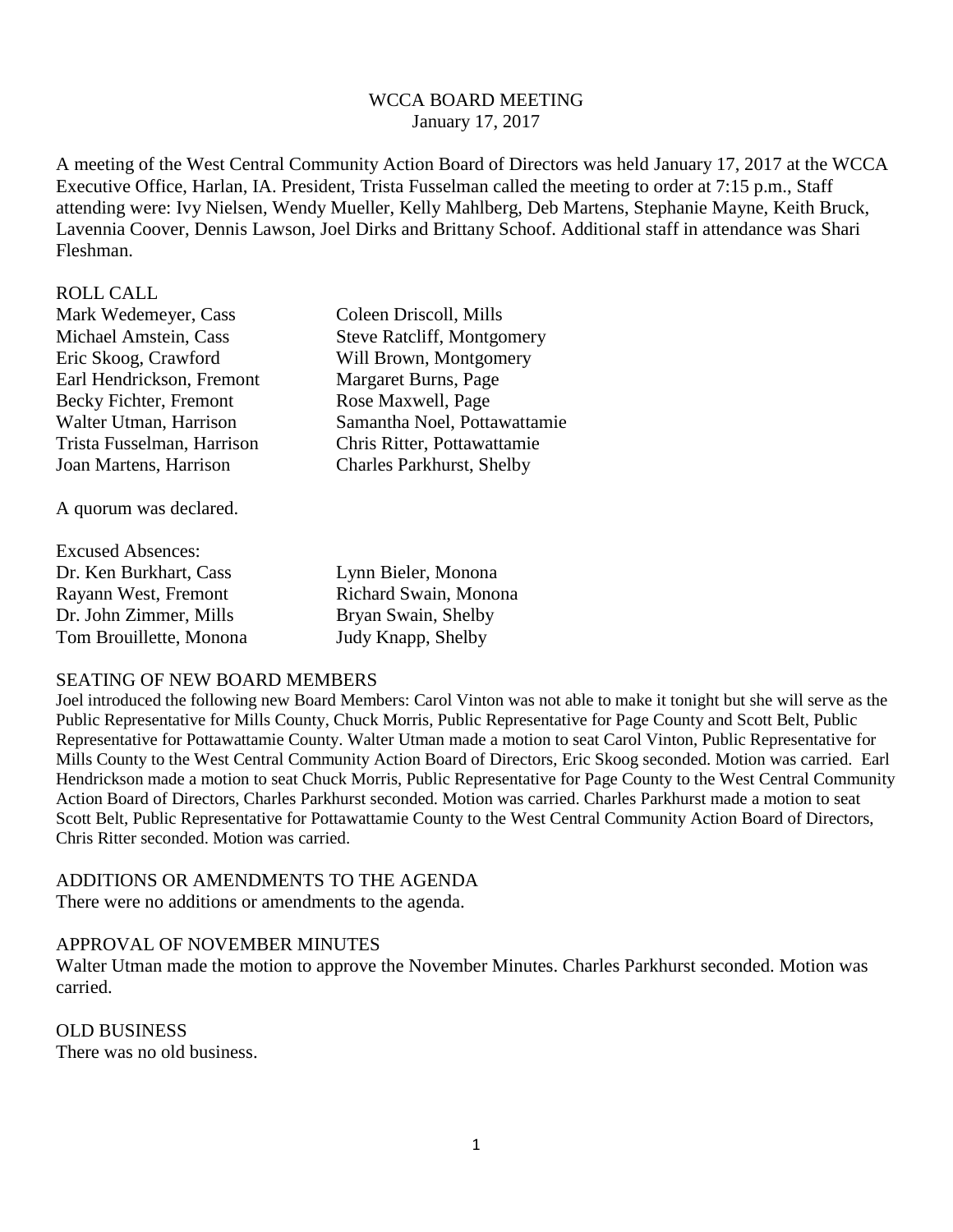## NEW BUSINESS

# HEAD START PERFORMANCE STANDARDS PRESENTATION- PART 1

Lavennia Coover, Head Start Director, presented on Eligibility, Recruitment, Selection, Enrollment and Attendance (ERSEA) and the following Head Start Performance Standards: 1302.10-Purpose, 1302.11- Determining community strengths, needs and resources, 1302.12-Determining, verifying, and documenting eligibility, 1302.13- Recruitment of children, 1302.14- Selection process, 1302.15- Enrollment, 1302.16- Attendance, 1302.17- Suspension and expulsion, 1302.18- Fees and Subpart C of 1303- Protections for the Privacy of Child Records.

## PERSONNEL COMMITTEE REPORT

Eric Skoog stated that the personnel committee met to discuss the agency salary increase for CY 2017. He said after discussion that the personnel committee is recommending an hourly rate increase of 2.5% + \$0.20. Charles Parkhurst made the motion to approve the salary increase, Will Brown seconded. Motion was carried.

## PLANNING & EVALUATION COMMITTEE REPORT

Michael Amstein explained that the planning committee met to discuss the 2017-2018 HS/EHS Eligibility, Recruitment & Selection Criteria, the HS/EHS 2015-2016 Self-Assessment Report and the HS/EHS 2017-2018 Program Improvement Plan.

- A) Everyone received a copy of the Selection Criteria Eligibility Point System for 2017-2018. Michael said that other agencies use something similar and Lavennia said Head Start has always used some type of point systems. Head Starts goal is to serve the neediest of the needy and the more points a child has, the higher up they are placed on the priority list in order to be program eligible. Joel stated that in the Special Need/Disability section of the criteria, the Low Development category was 40 points last year and is now 100 points, the Diagnosed Condition category was 50 points and is now 100 points. Policy Council added a Mental Health/Social Emotional category as an area because there are a number of children with those issues. Chuck Morris made the motion to approve the Selection Criteria Eligibility Point System for 2017-2018, Walter Utman seconded. Motion was carried.
- B) Everyone received a copy of the 2015-2016 Self-Assessment Report and 2017-2018 Program Improvement Plan. Michael stated that in the past there has been a lack of structure in Head Start and he is pleased to see that is a focus in the 2017-2018 Program Improvement Plan to help move our program forward. Lavennia presented the Self-Assessment Report to the Board of Directors. The information for the 2015-2016 Self-Assessment was gathered from various sources such as ChildPlus reports, health/safety checklists, staff and parent surveys, observations, child files, reports on attendance & enrollment and other data reports from the past 15 months. The following opportunities for improvement were identified and included in the 2017-2018 Program Improvement Plan: recruitment of children and families, recruitment and retention of staff, relationships with community and school partners, nonfederal match, attendance in EHS home-based programs and staff attendance program wide. Each area for improvement is matched with a Head Start Performance Standard. The list of activities to improve the specific area are listed, along with what staff members are responsible, the timeframe and the expected outcome. Joel stated that both the report and plan were presented, discussed and approved by the Head Starts Policy Council at their January 12<sup>th</sup> meeting. Joan Martens made the motion to approve the 2015-2016 Self-Assessment Report and the 2017-2018 Program Improvement Plan, Will Brown seconded. Motion was carried.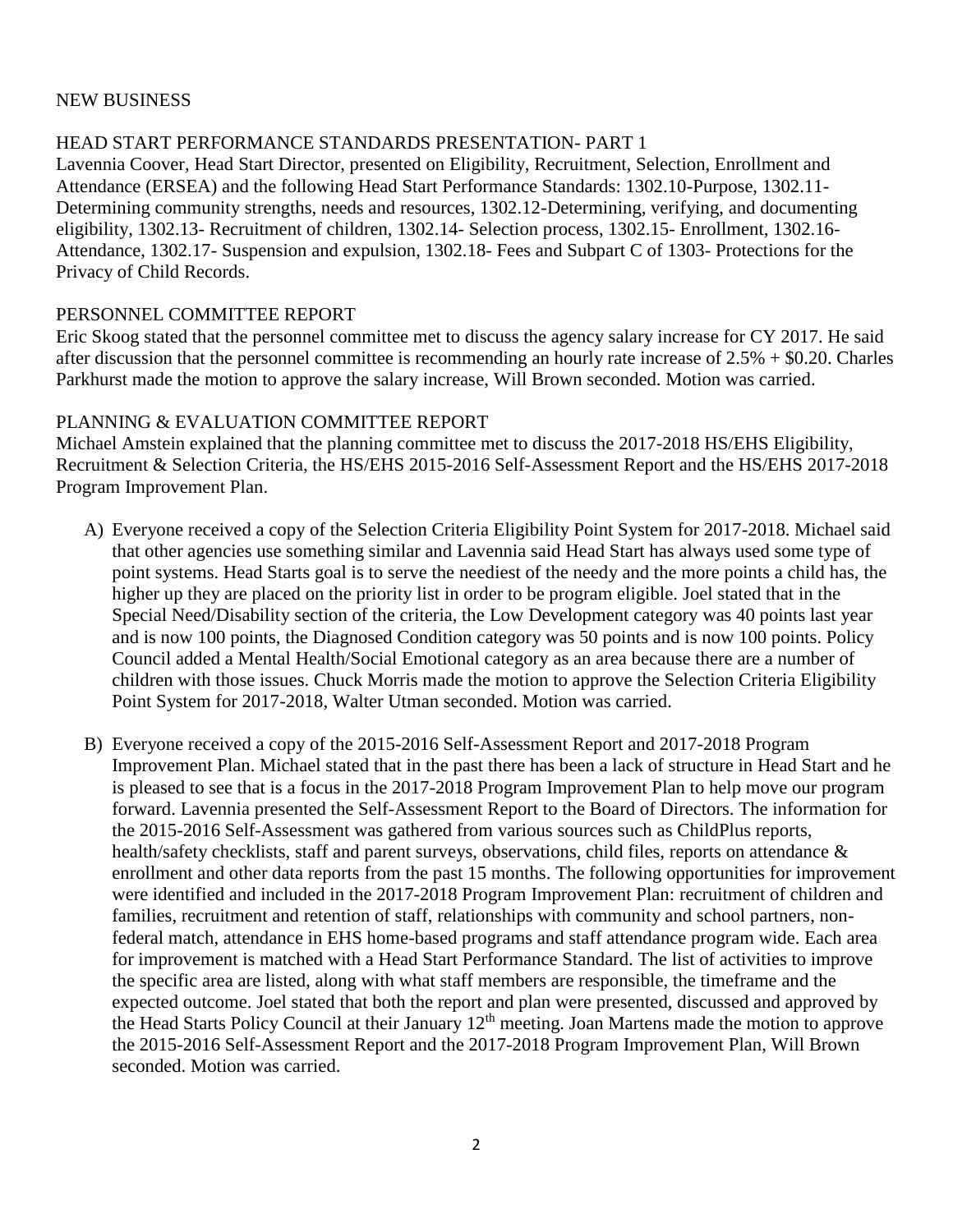# STAFF REPORTS

Trista asked the Program Directors if they had anything to add to their reports.

# FISCAL REPORT

Keith had nothing new to add to the Fiscal Report.

# EXECUTIVE DIRECTORS REPORT

Additional handouts in the board packets were the CLASS Observation results for Head Start, HHS/ACF Notice of Award of Non-Federal Share Waiver Request Approval, WIC Agency Office Visit Review Report and our response to the report. Joel invited all board members to the Early Childhood Committee meeting that will be held on Tuesday, January 24<sup>th</sup> at 10:00 a.m. at the Head Start Administration Office. Please let him know if you plan to attend. Joel stated that Trista will be appointing board members to serve on the Nominating Committee for our Officer Election in April at the February Board of Directors Meeting.

Walter Utman made a motion to adjourn at 8:02 p.m. Chris Ritter seconded. Motion carried.

Respectfully Submitted,

Dr. Ken Burkhart WCCA Board Secretary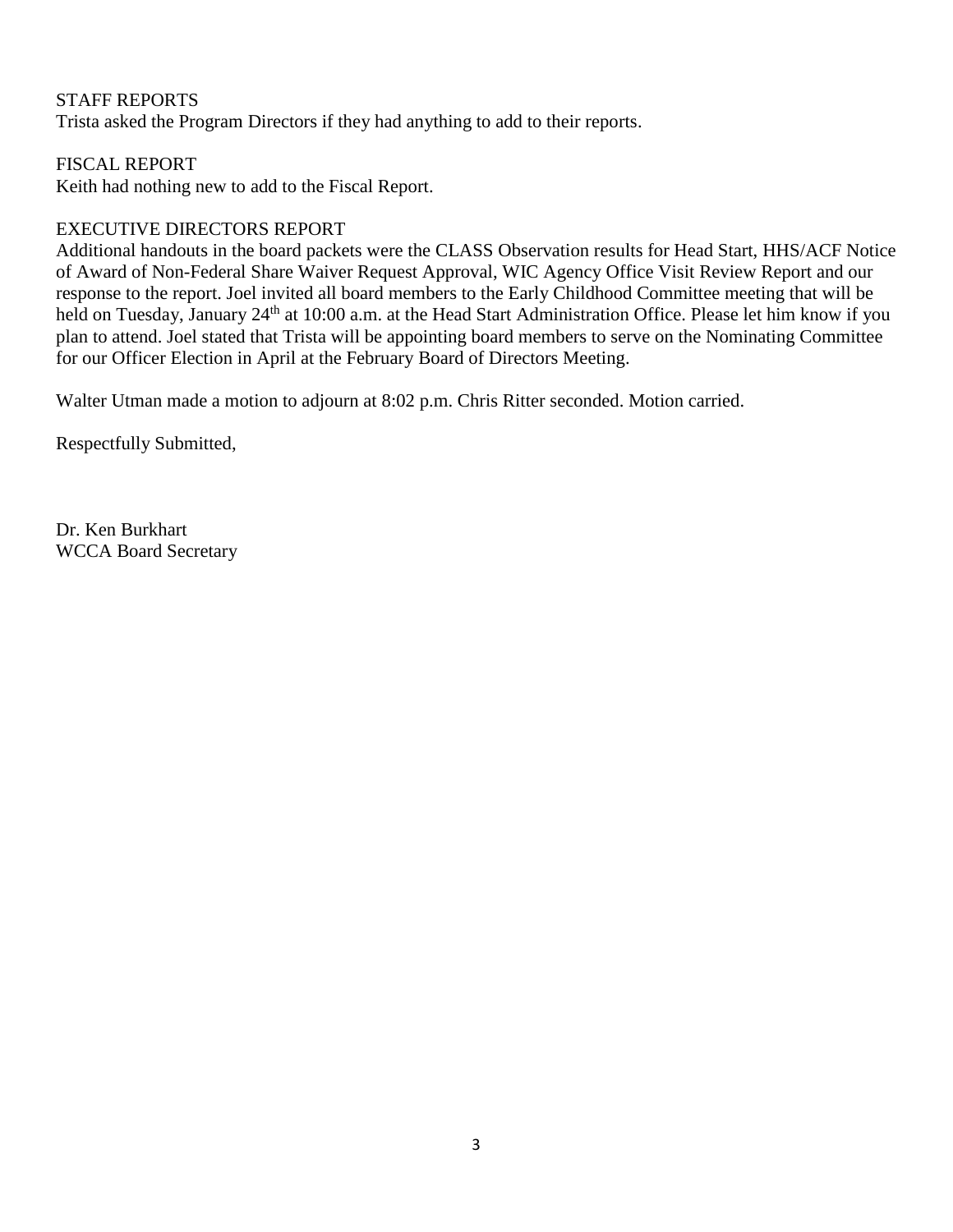## WCCA BOARD MEETING February 21, 2017

A meeting of the West Central Community Action Board of Directors was held February 21, 2017 at the WCCA Executive Office, Harlan, IA. President, Trista Fusselman called the meeting to order at 7:17 p.m., Staff attending were: Ivy Nielsen, Wendy Mueller, Kelly Mahlberg, Deb Martens, Stephanie Mayne, Molly Cummings, Keith Bruck, Lavennia Coover, Dennis Lawson, Joel Dirks and Brittany Schoof. Additional staff in attendance was Shari Fleshman.

#### ROLL CALL

Mark Wedemeyer, Cass Dr. John Zimmer, Mills Dr. Ken Burkhart, Cass Lynn Bieler, Monona Eric Skoog, Crawford Chuck Morris, Page Earl Hendrickson, Fremont Rose Maxwell, Page Becky Fichter, Fremont Scott Belt, Pottawattamie Trista Fusselman, Harrison Charles Parkhurst, Shelby Joan Martens, Harrison Bryan Swain, Shelby Carol Vinton, Mills Judy Knapp, Shelby Coleen Driscoll, Mills

Walter Utman, Harrison Samantha Noel, Pottawattamie

A quorum was declared.

| <b>Excused Absences:</b> |                                   |
|--------------------------|-----------------------------------|
| Michael Amstein, Cass    | <b>Steve Ratcliff, Montgomery</b> |
| Rayann West, Fremont     | Will Brown, Montgomery            |
| Tom Brouillette, Monona  | Margaret Burns, Page              |
| Richard Swain, Monona    | Chris Ritter, Pottawattamie       |

## ADDITIONS OR AMENDMENTS TO THE AGENDA

#3 Head Start Performance Standards Presentation-Governance is being removed and being replaced with the Head Start Unannounced Monitoring Visit. Walter Utman made a motion to approve the addition, Eric Skoog seconded. Motion was carried.

## APPROVAL OF JANUARY MINUTES

Walter Utman made the motion to approve the January Minutes. Eric Skoog seconded. Motion was carried.

OLD BUSINESS There was no old business.

# NEW BUSINESS

# FY 2016 AUDIT PRESENTATION BY DAVID GINTHER OF GRONEWOLD, BELL, KYHNN & COMPANY P.C.

David Ginther, CPA of Gronewold, Bell, Kyhnn and Company P.C. provided each board member a copy of the FY 2016 Audit and gave an overview of the audit. Board of Directors not in attendance, the audit was mailed to them. He stated that the auditor's report issued an unmodified opinion, there were no instances of non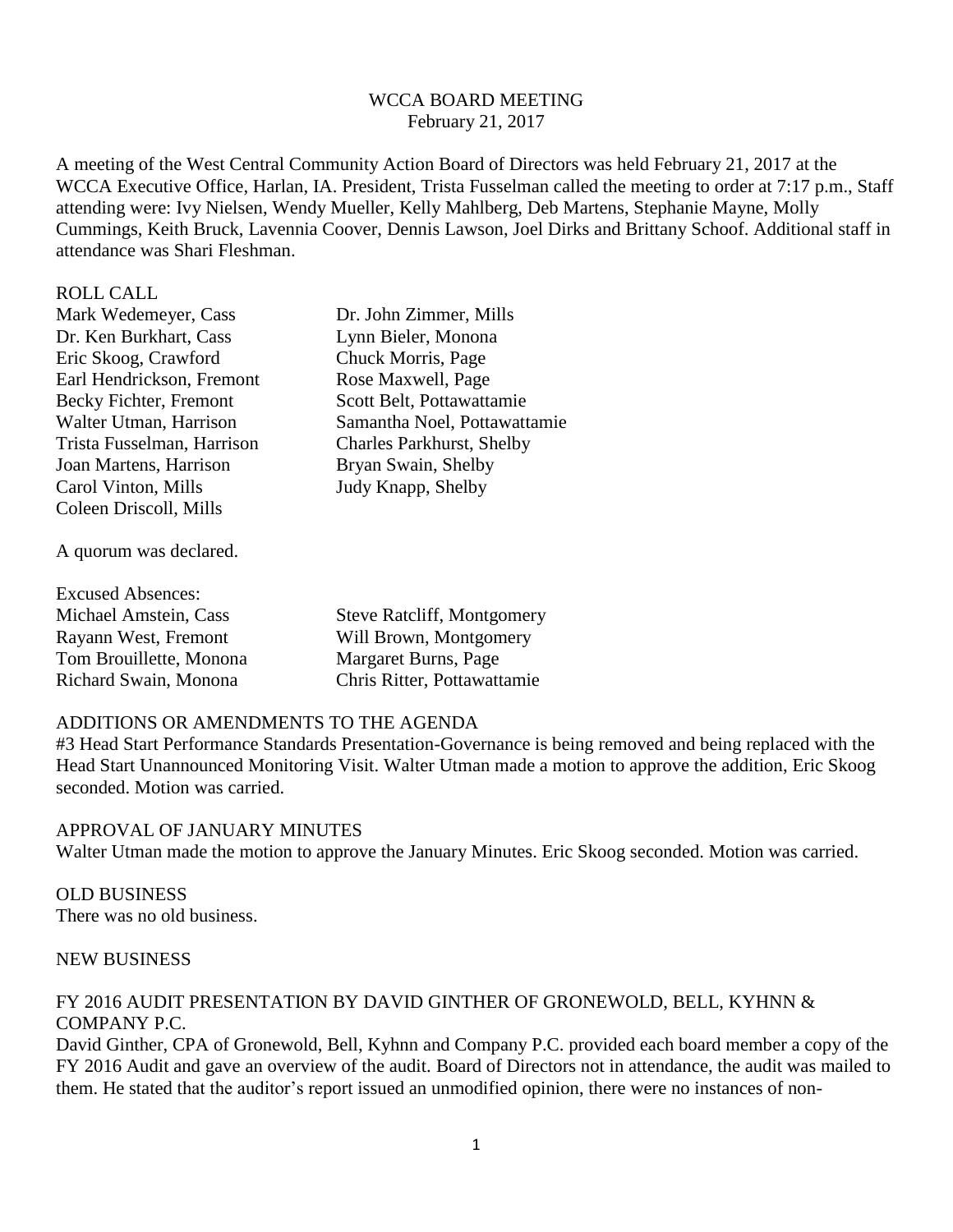compliance, findings or questioned cost related to the financial statements, internal controls or that pertain to costs for federal awards and required statutory reporting. West Central qualified as a low-risk auditee.

## FINANCE COMMITTEE REPORT

Charles Parkhurst stated that David Ginther went over the audit during the finance committee meeting. Eric Skoog asked where the cofunding that was done for USDA is reflected in the audit, David stated it is in Exhibit C which is on page 6 of the audit. Charles Parkhurst made the motion to accept the FY 2016 Audit. Carol Vinton seconded. Motion was carried.

Charles reported that the Finance Committee also went over the clerical changes that were made to the Manual of Accounting Policies & Procedures. Keith went through each policy change. Charles Parkhurst made the motion to accept the policy changes to the Manual of Accounting Policies & Procedures, Mark Wedemeyer seconded. Motion was carried. Judy Knapp made the motion to approve the updated Manual of Accounting Policies & Procedures, Charles Parkhurst seconded. Motion was carried.

Everyone received a copy of the USDA General Ledger Report for the period ending January 2017 and a breakdown of revenue and expenses by center from October 1<sup>st</sup> through December 31<sup>st</sup>. As reflected in the financial reports we have seen a significant decrease in our monthly food costs. Joel stated we have various staff that are responsible for the daily food ordering, reconciliation of the daily number of children, meal cancellations, reporting and billing and it was determined that there was no communication or checks & balances between them. We have implemented a reporting process and Keith runs a report weekly. There was discussion on who we order our food through. Joel explained that we put it out for bid every year. Treat America Food Services was the low bid for FY 2017.

### HEAD START UNANNOUNCED MONITORING VISIT

Everyone received a copy of the February 14, 2017 letter from the Office of Head Start which outlined the February 14<sup>th</sup> through the 16<sup>th</sup> unannounced monitoring visit of our Head Start Program. In summary, this visit included interviewing members of the Board of Directors, Policy Council, agency management, program staff, and parents. Reviewers conducted classroom observations, reviewed grantee related documentation (financial and programmatic) and completed various aspects of the Monitoring Protocol. The review team of three focused on the Fiscal, Human Resources, ERSEA and Board Governance areas of our Agency. Currently we have 360 out of 489 children enrolled in Head Start and 138 out of 144 for Early Head Start. Lavennia will add the enrollment numbers and staffing by center to her board report next month. Ken Burkhart asked if hiring practices have gotten better and Lavennia stated we are still unable to find teacher candidates for two classrooms in Council Bluffs. Denny added that some applications come in and they are either not qualified at all or will not reply to us with the additional documentation we need to move on to the next step. We have plenty of staff in some areas and not enough in another but the distance is too far to move staff around. She also found out at her November Kansas City meeting that we do not need 3 staff in each classroom. Lavennia has emailed other Head Start Directors in the state to see if they are having the same issues finding children, some are but not to the magnitude that we are. Joel stated when Dianne was interim director we were under enrolled by an average of 50 children but now we seem to be competing with local schools for the same children. There are also schools and parents that will not get us the income piece so we can count those children. Joel and Lavennia will be talking to all the schools. Scott Belt asked if there is a wavier available in order to enroll more children that are over income but there is no such thing. Also maybe we need to look outside in rural Pottawattamie County because some parents may not be able to drive their children 20 miles into Council Bluffs. Mark Wedemeyer asked if we need to hire someone that is responsible for finding children and talk to the school districts. Lavennia stated that is the Family Advocates job to make those contacts and in order to effectively recruit children, our Family Advocates need to be out in our communities making face to face contacts. Also, Lavennia stated in general we have been holding all staff accountable, asking what they have been doing and to provide data or documentation. Some of our staff have not liked this approach and have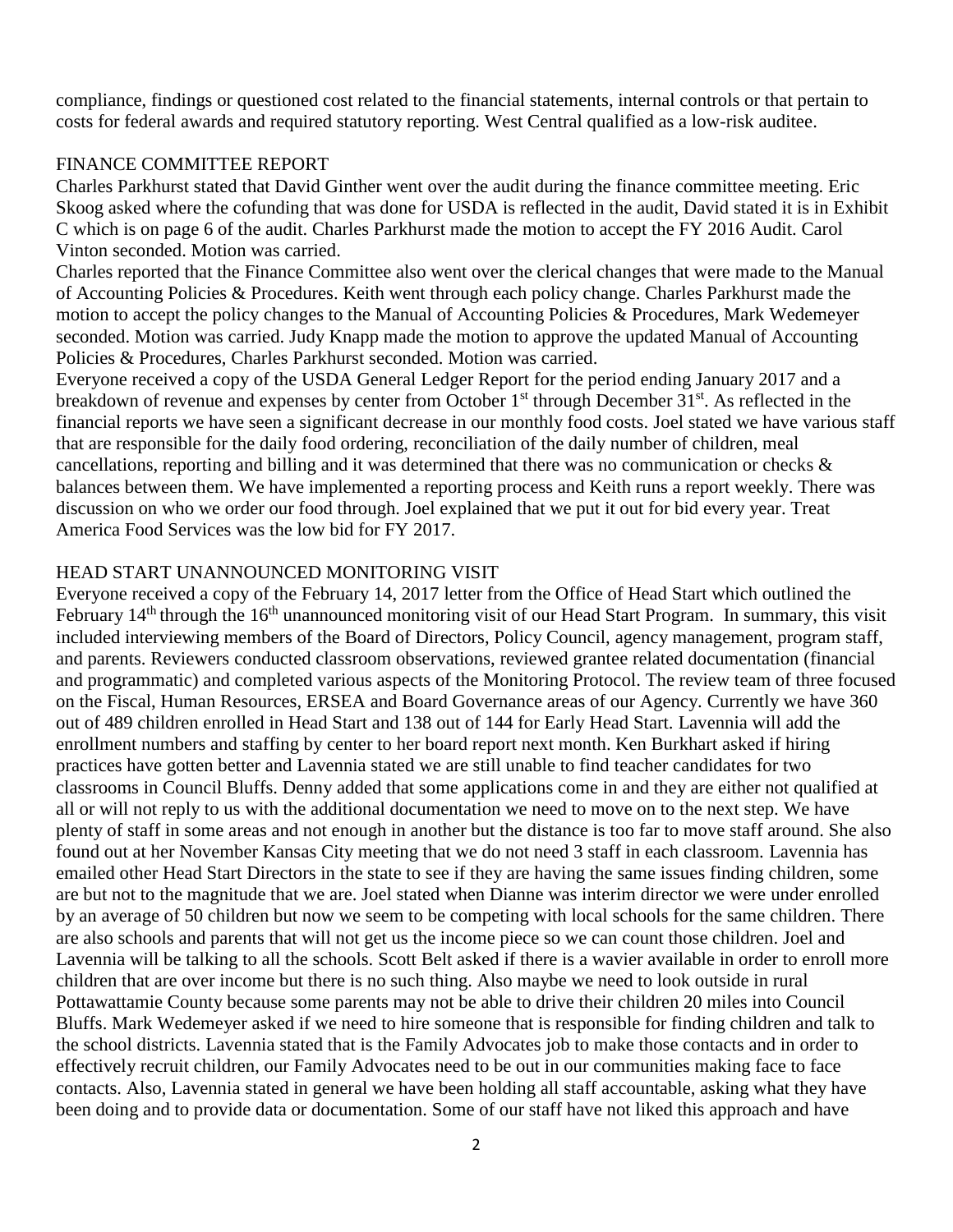decided to resign from their positions with the agency. Joel stated that the review team leader, Ms. Latrice Davis, would need two to three weeks to complete and submit her report to the Region VII Program Manager and to the Office of Head Start. Ken Burkhart asked if we need to return funding for the children we don't serve and cut slots, if that is possible. Joel said we will have to wait until we receive a response from the Office of Head Start of the results of this monitoring visit.

# NOMINATING COMMITTEE REPORT

Trista has appointed the following nominating committee. Walter Utman, Public, Harrison County Coleen Driscoll, Private, Mills County Judy Knapp, Low-Income, Shelby County Elections will be held at the April 18, 2017 Annual Meeting.

# EARLY CHILDHOOD COMMITTEE REPORT

Everyone received a copy of the Early Childhood Committee Report. There were 29 people in attendance that were made up of Board of Directors, Policy Council, Staff, Parents and Community Partners. There were a variety of topics discussed such as: rebuilding/building relationships, collaborations with school districts, length of time getting into the program, communication with prospective families, empowerment of families, continuity of staff, sub-days/hours that work for individuals, yearly calendar, converting slots to EHS, our application process, and the start day for children and families. The next committee meeting will be held on Thursday, February 23, 2017 from 10:00 to noon at the Harlan Admin Office. All Board of Directors are invited to attend.

# WCCA 2016 MANAGEMENT STAFF REVIEW REPORT APPROVAL

Joel Dirks reviewed the annual management staff review report that the board received as a handout. Scott Belt asked about the sources of our Wage and Salary Comparability Study. Joel stated it is from the most recent ICCA Statewide Wage and Benefit Survey and the IWD Region 13 Occupational Employment and Wages Survey. Eric Skoog made a motion to approve the 2016 Management Staff Review Report. Scott Belt seconded. Motion carried.

# FY 2016 CSBG CONTRACT EXTENSION #2 APPROVAL

Per Article 14.2 of the FY 2016 CSBG contract, we are requesting board approval to extend the contract ending date from March 31, 2017 to June 30, 2017. This contract extension will allow the Agency to maximize the FY 2016 CSBG funding. For the period ending January 31, 2017, we have utilized \$404,766.09 or approximately 76% of CSBG funding. We are requesting Board approval to extend this contract from March 31, 2017 to June 30, 2017. Judy Knapp made a motion to approve extending the FY 2016 CSBG contract from March 31, 2017 to June 30, 2017. Charles Parkhurst seconded. Motion carried.

# AMENDED BY-LAW APPROVAL

Joel stated there are two proposed changes to the By-Laws. 6.02B Representative of the Low-Income, the last paragraph was added. This is the same paragraph that is on 6.02C Private Group. Section 7.05 Quorum, it is recommend by DCAA to have 50% as a quorum for board meetings. Scott Belt asked if we have a way to participate in meetings electronically. Joel stated the association is looking into something as well, he is going to see what they come up with. It would be nice to be able to offer another means of attending the meetings in case of bad weather or if someone has another conflict. It was also brought up about having an alternate attend the meetings, some of the board of supervisors have alternates available. Joel was going to look into that. Chuck Morris made the motion to approve the changes to the WCCA By-Laws, John Zimmer seconded. Motion was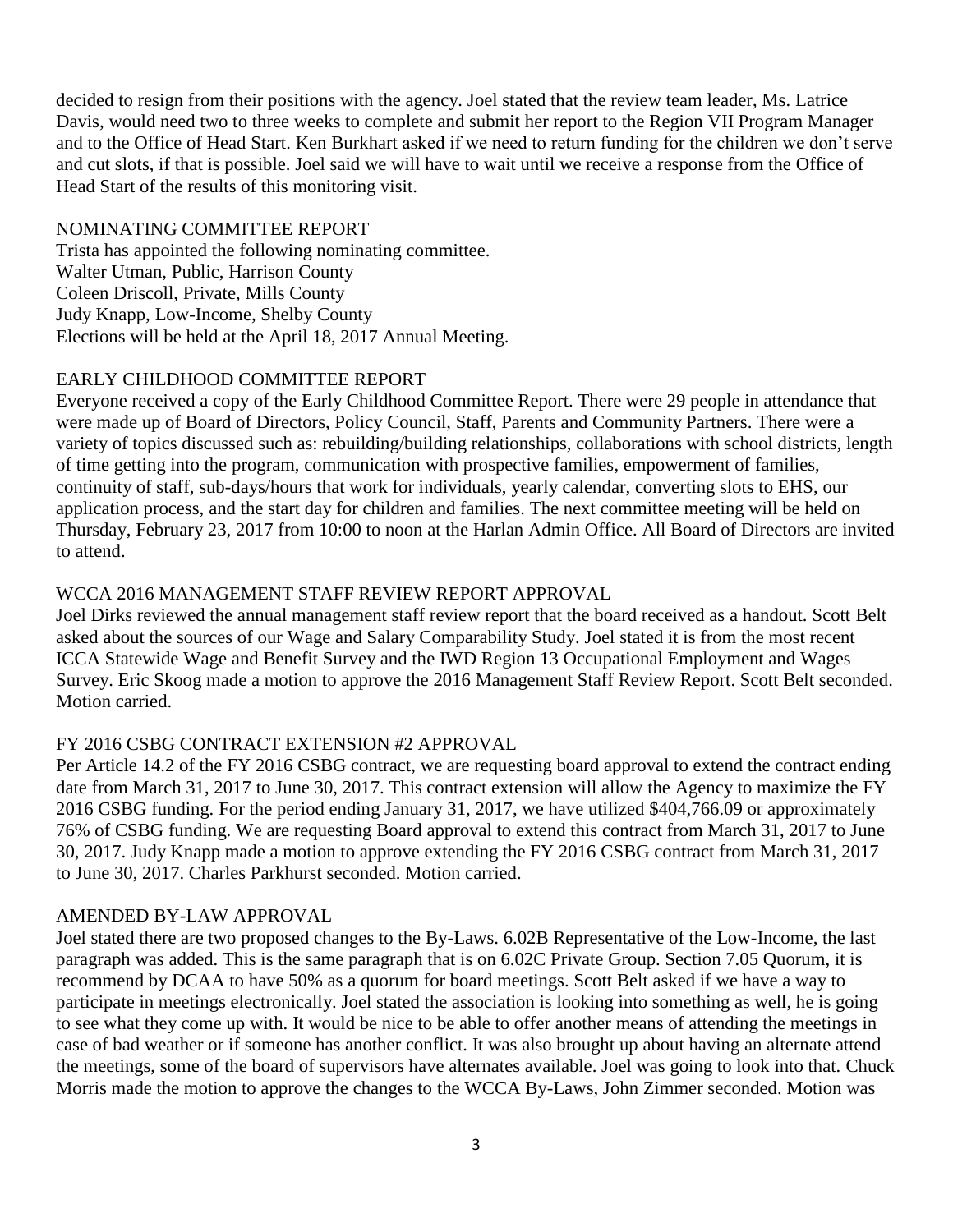carried. All Board of Directors received an updated copy of the WCCA By-Laws and signed of that they received them. Directors not in attendance, the By-Laws were mailed to them.

## STAFF REPORTS

Trista asked the Program Directors if they had anything to add to their reports.

# FISCAL REPORT

Keith had nothing new to add to the Fiscal Report.

# EXECUTIVE DIRECTORS REPORT

Joel asked everyone to complete the Nepotism and Conflict of Interest Policies that were handouts tonight. We need to have these completed every two years. Additional handouts were: Head Start FY 2017 Notice of Award, CCR&R FY 2017 Bi Annual Report, Site Visit Review for Harrison, Monona, Shelby Early Childhood Iowa Area, WIC Admin On-Site Review will be May 19<sup>th</sup>, Weatherization Home Inspection Visit Report and a Investing in LIHEAP handout which board members thought was very interesting. We will include our response to the Weatherization Home Inspection Report in the March board packet. Head Start needs to have a number of our classrooms re-appraised by a Certified Commercial Appraiser. The firm that we have used previously no longer provides this service and if anyone knows of a firm that performs this type of an appraisal to please let us know.

Joan Martens made a motion to adjourn at 9:07 p.m. Walter Utman seconded. Motion carried.

Respectfully Submitted,

Dr. Ken Burkhart WCCA Board Secretary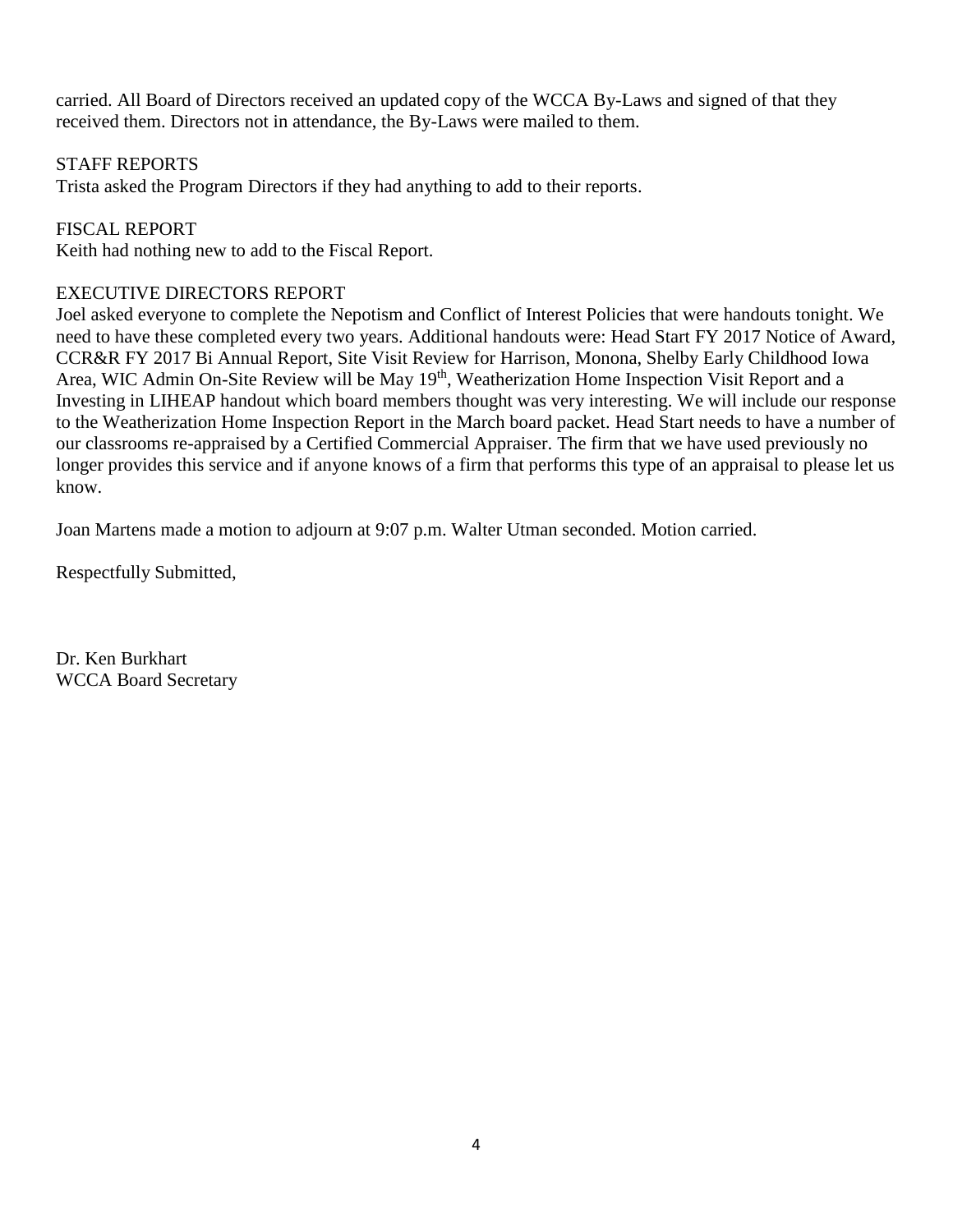### WCCA BOARD MEETING March 21, 2017

A meeting of the West Central Community Action Board of Directors was held March 21, 2017 at the WCCA Executive Office, Harlan, IA. President, Trista Fusselman called the meeting to order at 7:15 p.m., Staff attending were: Ivy Nielsen, Wendy Mueller, Kelly Mahlberg, Deb Martens, Stephanie Mayne, Molly Cummings, Keith Bruck, Lavennia Coover, Dennis Lawson, Joel Dirks and Brittany Schoof. Additional staff in attendance was Shari Fleshman.

#### ROLL CALL

Mark Wedemeyer, Cass Will Brown, Montgomery Michael Amstein, Cass Chuck Morris, Page Eric Skoog, Crawford Rose Maxwell, Page Earl Hendrickson, Fremont Scott Belt, Pottawattamie Walter Utman, Harrison Chris Ritter, Pottawattamie Trista Fusselman, Harrison Charles Parkhurst, Shelby Carol Vinton, Mills Bryan Swain, Shelby Coleen Driscoll, Mills Judy Knapp, Shelby Steve Ratcliff, Montgomery

A quorum was declared.

| <b>Excused Absences:</b> |                              |
|--------------------------|------------------------------|
| Rayann West, Fremont     | Tom Brouillette, Monona      |
| Becky Fichter, Fremont   | Lynn Bieler, Monona          |
| Joan Martens, Harrison   | Richard Swain, Monona        |
| Dr. John Zimmer, Mills   | Samantha Noel, Pottawattamie |

ADDITIONS OR AMENDMENTS TO THE AGENDA There were no additions or amendments to the agenda.

## APPROVAL OF FEBRUARY MINUTES

Walter Utman made the motion to approve the February Minutes. Carol Vinton seconded. Motion was carried.

OLD BUSINESS There was no old business.

## NEW BUSINESS

#### HEAD START PERFORMANCE STANDARDS PRESENTATION

Lavennia Coover walked everyone through the Head Start Early Childhood Learning & Knowledge Center (ECLKC) website. She showed everyone the Policy and Regulation sections and where to locate the Head Start Standards. Videos can last from 15 to 20 minutes. This will inform us of what standard changes were or were not made and the reason behind them. She also informed the Board of Directors of the timeline of when standards need to be implemented or completed.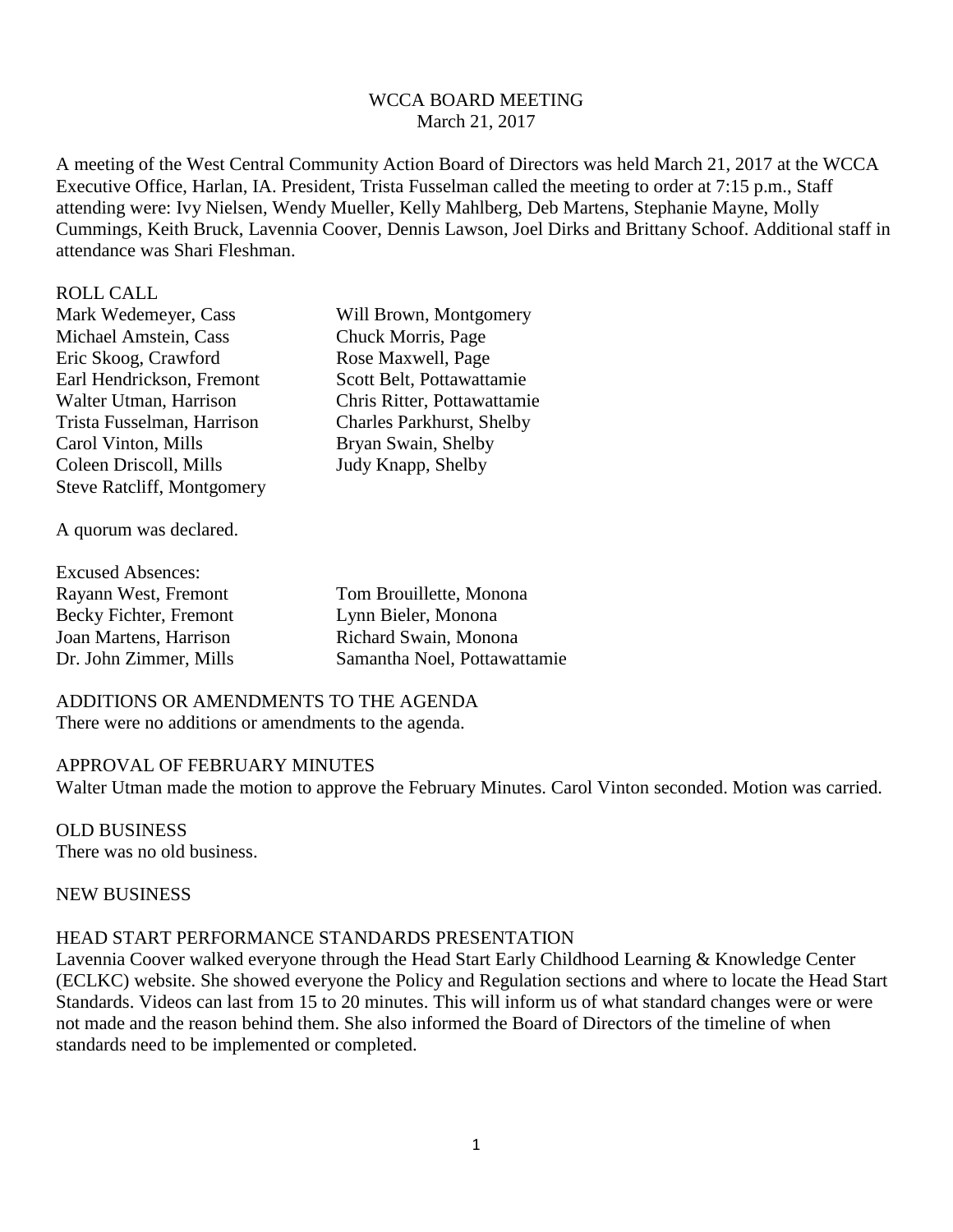# PLANNING AND EVALUATION COMMITTEE REPORT

Wendy Mueller discussed the FY 2017 goals and objectives which included the programs co-funded by CSBG dollars. These programs include: Outreach, FaDSS, Senior Aide and CACFP. These goals and objectives are also in the Strategic Plan. Wendy then discussed the CSBG FY 2018 full grant application that is due June 2, 2017 to the State. The needs identified on the family and community level last year will continue to be addressed for the grant applications for FY 2018. We no longer have to do goals and objectives; instead we complete National Performance Indicators reports. The reports focus on outcomes not just services provided. They are being used to present a more coherent National picture of what we do. Wendy walked the committee through all three reports. There are 45 Individual/Family indicators, 22 Community Counts of Change indicators and 44 Community Rates of Change indicators. Wendy will present the completed application to the Planning Committee in May and then to the Board of Directors for approval.

# STRATEGIC PLANNING COMMITTEE REPORT

The Strategic Planning Committee met March 10, 2017. Everyone received an updated strategic plan and minutes from the meeting in their board packet. It highlights the progress that is being made on the needs that were identified to work on for FY 2017 that were identified in the Community Needs Executive Summary that was presented last year. The committee reviewed and had discussion on each section. Two objectives have been completed to date: 1) Distributed CACFP marketing material to all outreach offices and community bulletin boards. 2) Translated CACFP program brochures into Spanish- now all program brochures have been translated into Spanish for the Agency. Wendy also presented the CSBG FY 2018 application. Part of the application process is the Strategic Planning Committee along with the Administrative Team, are responsible for identifying agency capacity needs that are a part of the grant. The Committee along with the Administrative Team decided the top three capacity needs for the Agency to focus on are: 1) WCCA needs to hire, train and retain highly qualified staff. 2) Increase Community Awareness on WCCA programs. 3) WCCA will implement the Business Continuity and Disaster Preparedness Plan at all WCCA facilities. Judy added that this Strategic Planning Committee is very organized and knowledgeable. Judy is amazed by how many people still do not know what West Central Community Action does, community awareness is very important.

# NOMINATING COMMITTEE REPORT

Judy Knapp presented the Nominating Committee Report. The committee consisted of herself, Walter Utman and Coleen Driscoll. The committee has nominated the following Board of Directors to fill these positions: Trista Fusselman-President, Charles Parkhurst-Vice President & Joan Martens-Secretary. The Election of Officers will be held at the April 18, 2017 Annual Meeting.

# EARLY CHILDHOOD COMMITTEE REPORT

Everyone received a copy of the Early Childhood Committee Report. There were 15 people in attendance that were made up of Board of Directors, Policy Council, Staff, Parents and Community Partners. Joel stated it was a really good and positive meeting. We need to start enrolling for the next school year in March or April when the public schools do. We are planning to partner with the Hamburg School District and offering Wrap-Around there next year. Paperwork has been sent out to AHSTW. Joel, Lavennia and Shari met with the Council Bluffs School District and they are interested in partnering with us. They would provide the staff, meals and possibly space. We will be meeting again on March 31<sup>st</sup>. Carol Vinton said she talked to Mills Co. Health Dept. and they said that concerns with teacher qualifications is the reason parents would rather go to the school districts instead of Head Start. So using a qualified teacher through the school partnership would more than likely increase our numbers. The next committee meeting will be held on Thursday, March 23, 2017 from 10:00 to noon at the Harlan Public Library. All Board of Directors are invited to attend.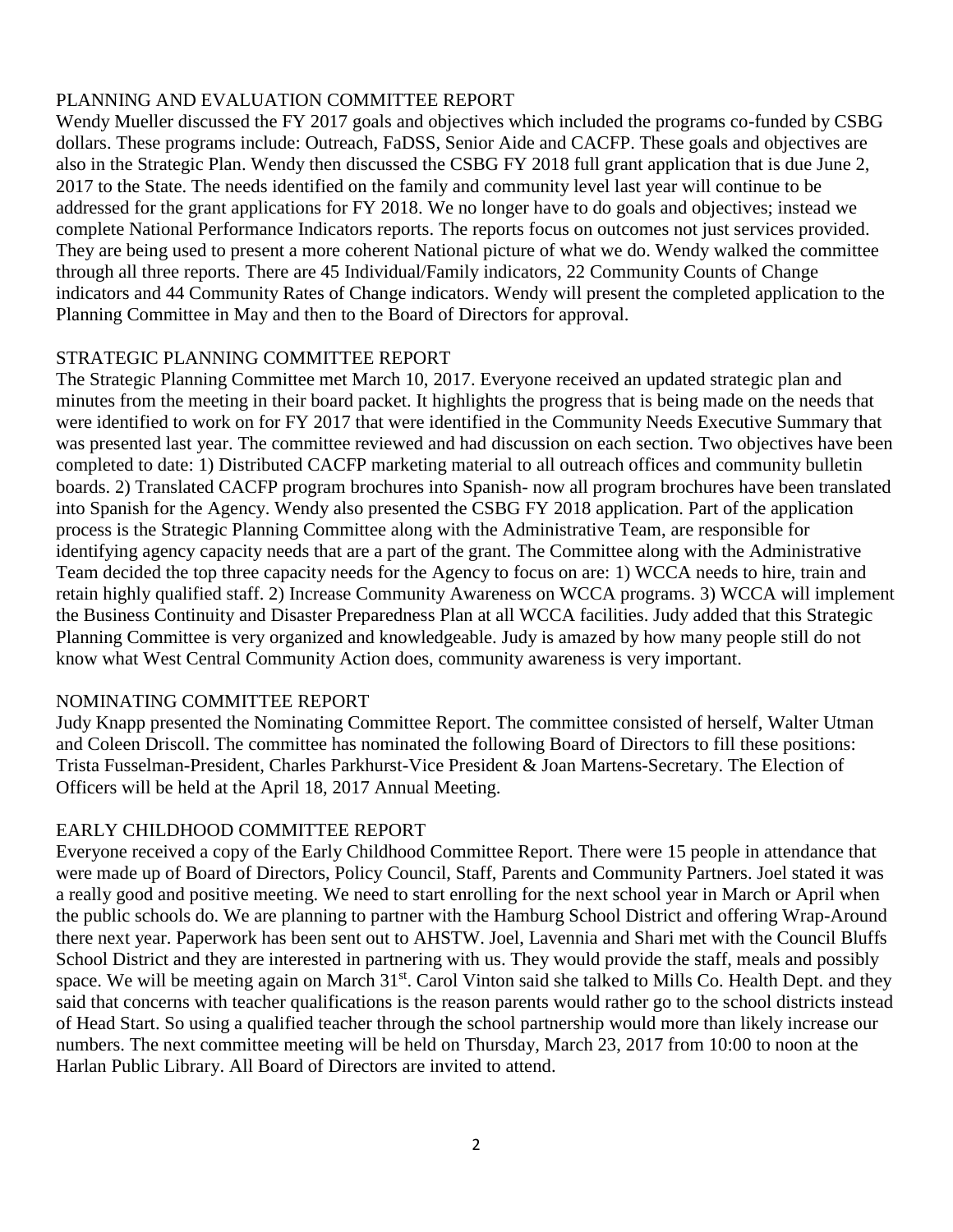# FY 2017-2023 WIC RFP Approval

The Iowa Department of Public Health (IDPH) has issued a Request for Proposal for the Iowa WIC Program. They expect to award an initial contract period for a one year term from October 1, 2017 to September 30, 2018. The department has the option to renew the contract for up to five additional one (1) year terms. We are proposing to serve the following counties: Cass County- Estimated Funding \$51,873 & Estimated Caseload 239 Crawford County- Estimated Funding \$129,195 & Estimated Caseload 671, Fremont County- Estimated Funding \$35,028 & Estimated Caseload 145, Harrison County- Estimated Funding \$50,349 & Estimated Caseload 231, Mills County- Estimated Funding \$49,722 & Estimated Caseload 227, Monona County-Estimated Funding \$40,628 & Estimated Caseload 177, Montgomery County- Estimated Funding \$53,933 & Estimated Caseload 251, Page County- Estimated Funding \$68,851 & Estimated Caseload 334 and Shelby County- Estimated Funding \$40,583 & Estimated Caseload 176 for a total of \$520,162 and 2,451 caseload. We will be including Page County in our RFP which currently we do not provide WIC services. We are requesting board approval to submit our "Request for Proposal" in the amount of \$520,162 and is due to the IDPH by 4:00 p.m. on April 24, 2017. The department will post on their website a Notice of Intent to Award on June 12, 2017. Judy Knapp made the motion to approve submitting the 2017-2023 WIC RFP. Walter Utman seconded. Motion was carried.

# FY 2018 ECI Areas RFP Approval

Everyone received the SFY 2018 Early Childhood Iowa Areas Request for Proposals. Last year we received \$292,577.69 and we are considering applying for \$277,577.69 for SFY 2018. The requests for funding proposals could be subject to state funding cuts and the various Request for Proposals are due on various dates in the months of April and May. We are requesting board approval to submit the applications as we receive them. Charles Parkhurst made the motion to approve submitting the FY 2018 ECI Areas RFP as they are received. Carol Vinton seconded. Motion was carried.

# STAFF REPORTS

Trista asked the Program Directors if they had anything to add to their reports.

# FISCAL REPORT

Keith added that we have received approval from the State to extend the CSBG Contract until June 30, 2017.

# EXECUTIVE DIRECTORS REPORT

Joel stated we currently have 112 accepts for Head Start for next year. We have had three Board of Directors resign recently. Ken Burkhart, Cass County Low-Income, Margaret Burns, Page County Private, and Michael Amstein will be retiring at the end of the school year. Joel thanked all of them for their dedication to our board. If anyone has any ideas for replacements please let Joel know. Mike has a few in mind for his position. Private positions can be filled by an individual being nominated and low-income positions are via low-income elections. Annual meeting is April 18<sup>th</sup> at the Harlan Golf & Country Club. Please RSVP to Brittany or Billye by April  $7<sup>th</sup>$ .

Carol Vinton made a motion to adjourn at 7:55 p.m. Will Brown seconded. Motion carried.

Respectfully Submitted,

Trista Fusselman WCCA Board President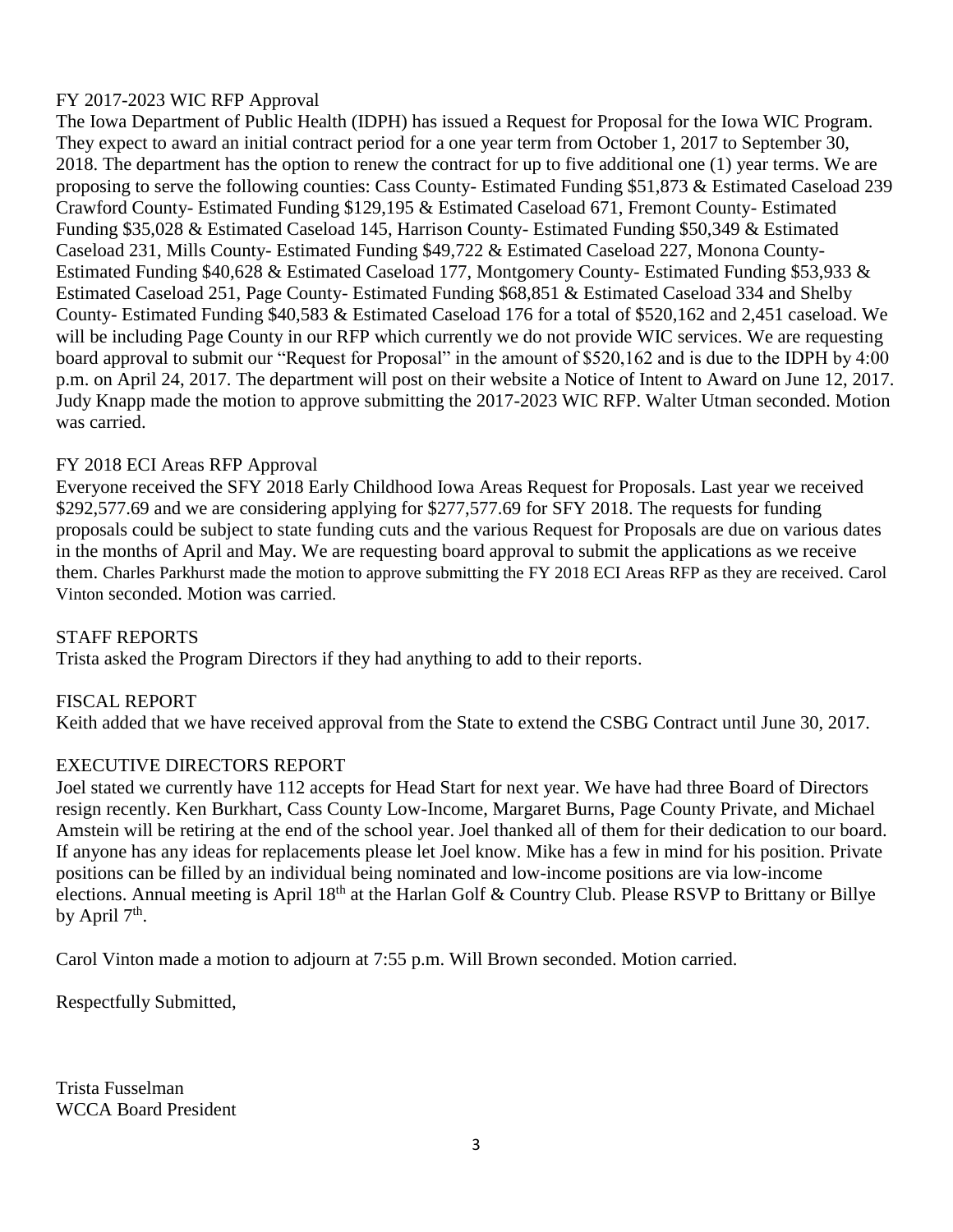## WCCA BOARD MEETING April 18, 2017

The 51st Annual Meeting of the West Central Community Action Board of Directors was held Tuesday, April 18<sup>th</sup>, 2017, at the Harlan Golf and Country Club, 2503 12<sup>th</sup> Street, Harlan, Iowa. WCCA Executive Director Joel Dirks introduced; Donna Barry, Regional Director for Senator Grassley, Jerry Self, Regional Director for Senator Joni Ernst, and Harlan Mayor Kate Kohorst. Donna, Jerry and Kate briefly spoke to the group. Joel welcomed past Board of Directors Elaine Armstrong and Lynn Grobe.

Following a buffet dinner, President, Trista Fusselman, called the meeting to order at 7:39 p.m. Staff attending were: Joel Dirks, Brittany Schoof, Kelly Mahlberg, Wendy Mueller, Stephanie Mayne, Denny Lawson, Keith Bruck, Molly Cummings, Lavennia Coover, Amy Lugsch, Carrie Mitchell, Judy Ring, Shari Fleshman, Suzette Bates-Leal, and Wenday Cooper.

| <b>ROLL CALL</b>           |
|----------------------------|
| Mark Wedemeyer, Cass       |
| Eric Skoog, Crawford       |
| Earl Hendrickson, Fremont  |
| Becky Fichter, Fremont     |
| Walter Utman, Harrison     |
| Trista Fusselman, Harrison |
| Carol Vinton, Mills        |

A quorum was declared.

Excused Absences: Rayann West, Fremont Chuck Morris, Page Joan Martens, Harrison Scott Belt, Pottawattamie Richard Swain, Monona

Coleen Driscoll, Mills Lynn Bieler, Monona Will Brown, Montgomery Rose Maxwell, Page Charles Parkhurst, Shelby Bryan Swain, Shelby Judy Knapp, Shelby

Michael Amstein, Cass Steve Ratcliff, Montgomery Dr. John Zimmer, Mills Samantha Noel, Pottawattamie Tom Brouillette, Monona Chris Ritter, Pottawattamie

# APPROVAL OF MARCH MINUTES

Charles Parkhurst made a motion to approve the March minutes, Carol Vinton seconded. Motion was carried.

#### OLD BUSINESS There was no old business.

## NEW BUSINESS

# ELECTION OF OFFICERS

Judy Knapp stated the Nominating Committee consisted of herself, Walter Utman and Coleen Driscoll. The committee has nominated the following Board of Directors to fill these positions: Trista Fusselman-President, Charles Parkhurst-Vice President & Joan Martens-Secretary. Trista asked if there were any other nominations. Ballots were made available for any "Write-In Candidates." Eric Skoog made a motion to accept the slate of Officers, Mark Wedemeyer seconded. Motion was carried.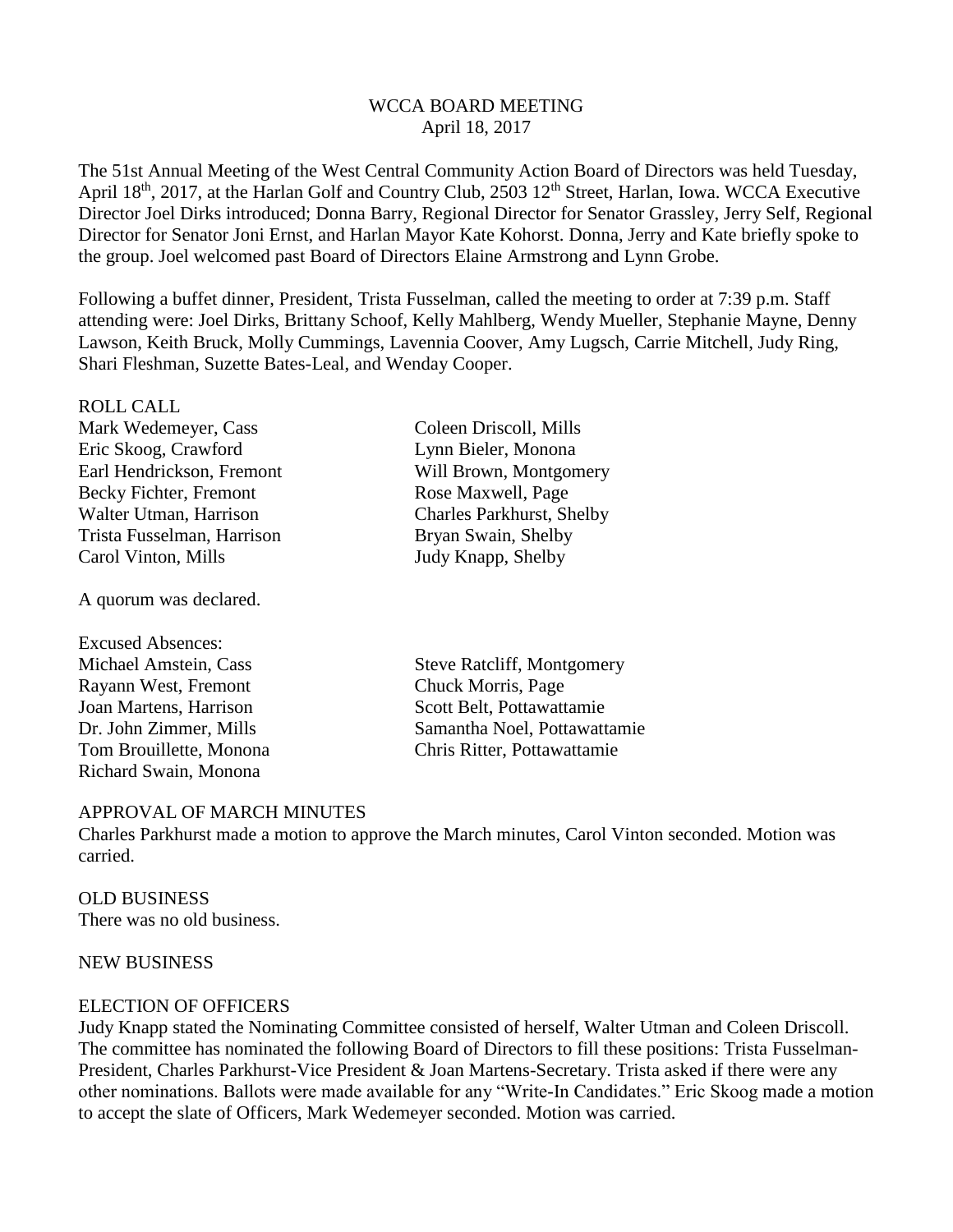# FY 2017 WX CONTRACT DESIGNEE APPROVAL

The Chairperson of the Board of Directors is the official authorized to execute any amendments related to the weatherization contracts (DOE; HEAP; IPL; MEC; BHE). We are requesting board approval to allow Trista Fusselman as Board President to designate the executive director to execute amendments on behalf of the Chairperson of the Board of Directors. Walter Utman made a motion to approve the executive director to execute amendments on behalf of the Chairperson of the Board of Directors, Judy Knapp seconded. Motion was carried.

# EXECUTIVE DIRECTOR'S REPORT

West Central Community Action assisted 6,927 families representing 16,361 individuals in 2016. During FY 2016, 1,863 volunteers contributed 33,822 hours of service. Joel thanked everyone for their hard work this past year.

# AWARD PRESENTATION

Wendy Mueller, Outreach/LIHEAP Director presented Bob Burnett with the 2016 Wilbur F. Peters Award. Bob served as the LIHEAP Information Systems Coordinator since 2006 until retiring in February 2017.

Joel presented the Years of Service Awards to Elaine Armstrong and Lynn Grobe. Elaine joined WCCA Board of Directors in 1996 and served as Board President in 2004 & 2005. Lynn Grobe joined WCCA Board of Directors in 2009 and served as Board President 2015 & 2016. Additional past Board of Directors that were not in attendance tonight were: Ron Kohn, Margaret Burns, Ken Burkhart and Michael Amstein. Ron joined WCCA Board of Directors in 2005 and served as Board Vice President in 2008-2010 and President 2011 & 2012. Margaret joined WCCA Board of Directors in 2009. Ken joined WCCA Board of Directors in 2013 and served as Board Secretary in 2015 & 2016. Michael joined WCCA Board of Directors in 2015. Joel thanked these past directors for their dedication to West Central Community Action and the communities we serve.

Shirley Phillips, Executive Director, Western Iowa Tourism Region presented a PowerPoint Presentation on Communication and Body Language.

Walter Utman made a motion to adjourn at 8:30 p.m., with Carol Vinton seconded. Motion was carried.

Respectfully submitted,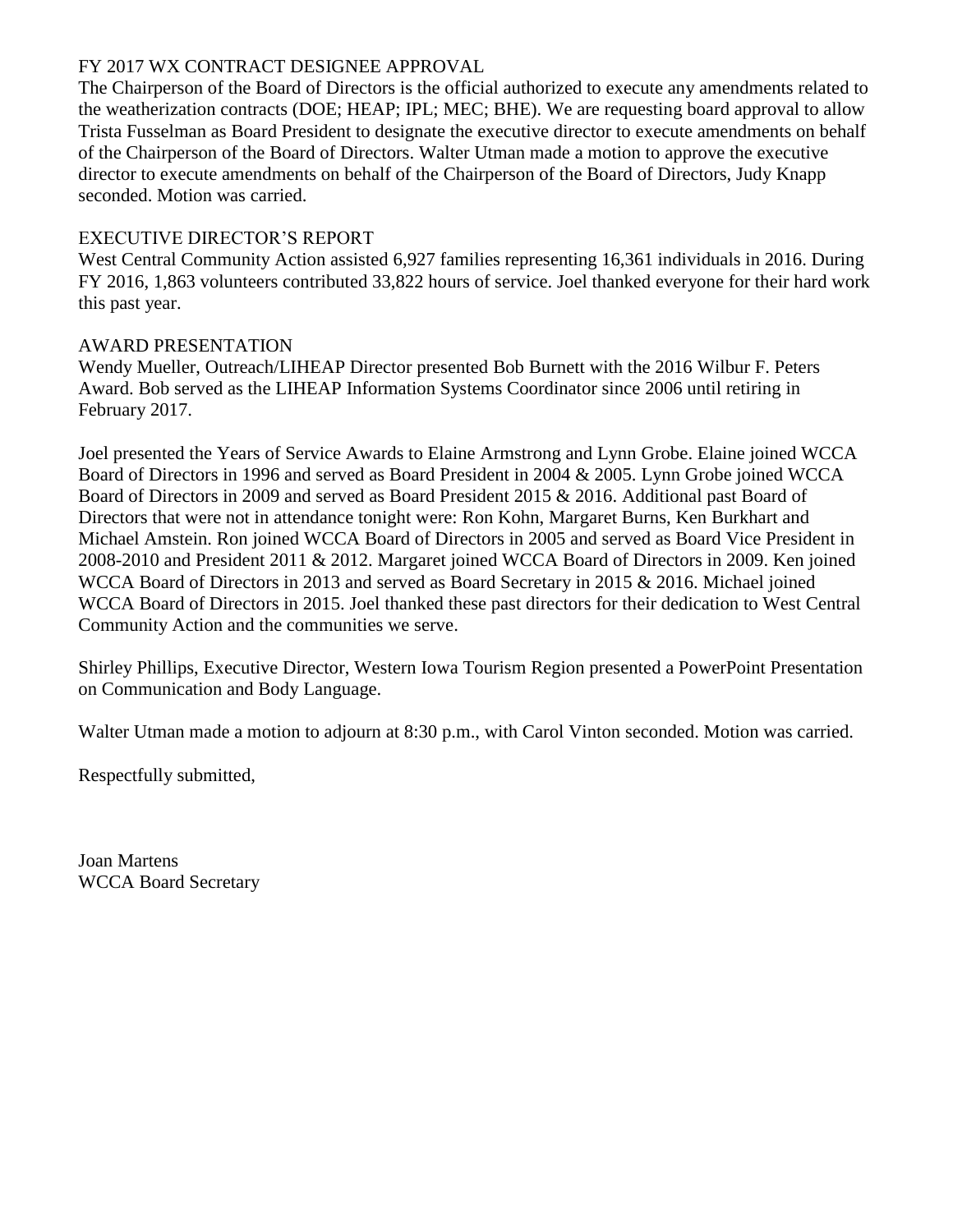## WCCA BOARD MEETING May 16, 2017

A meeting of the West Central Community Action Board of Directors was held May 16, 2017 at the WCCA Executive Office, Harlan, IA. President, Trista Fusselman called the meeting to order at 7:17 p.m., Staff attending were: Ivy Nielsen, Wendy Mueller, Kelly Mahlberg, Stephanie Mayne, Molly Cummings, Keith Bruck, Lavennia Coover, Dennis Lawson, Joel Dirks and Brittany Schoof.

#### ROLL CALL

| Eric Skoog, Crawford              | Will Brown, Montgomery           |
|-----------------------------------|----------------------------------|
| Earl Hendrickson, Fremont         | Chuck Morris, Page               |
| Becky Fichter, Fremont            | Rose Maxwell, Page               |
| Walter Utman, Harrison            | Scott Belt, Pottawattamie        |
| Trista Fusselman, Harrison        | Chris Ritter, Pottawattamie      |
| Coleen Driscoll, Mills            | <b>Charles Parkhurst, Shelby</b> |
| Dr. John Zimmer, Mills            | Bryan Swain, Shelby              |
| Tom Brouillette, Monona           | Judy Knapp, Shelby               |
| <b>Steve Ratcliff, Montgomery</b> |                                  |
|                                   |                                  |

Guest- Chris Gibson.

A quorum was declared.

| <b>Excused Absences:</b> |                              |
|--------------------------|------------------------------|
| Mark Wedemeyer, Cass     | Lynn Bieler, Monona          |
| Joan Martens, Harrison   | Richard Swain, Monona        |
| Carol Vinton, Mills      | Samantha Noel, Pottawattamie |

### ADDITIONS OR AMENDMENTS TO THE AGENDA

#6 Family Development and Self-Sufficiency (FaDSS) Renewal Application Request for FY 2018. #7 Senior Community Service Employment Program Funding Application for FY 2017. #8 CCR&R Renewal Application Request for FY 2018. Charles Parkhurst made a motion to approve the addition, Will Brown seconded. Motion was carried.

APPROVAL OF APRIL MINUTES Walter Utman made the motion to approve the April Minutes. Rose Maxwell seconded. Motion was carried.

OLD BUSINESS There was no old business.

## NEW BUSINESS

### PLANNING AND EVALUATION COMMITTEE REPORT

Wendy Mueller, Outreach/LIHEAP Director stated the Planning Committee met prior to the board meeting to discuss the CSBG Community Action Plan and Application. There are three parts of the application: narrative, National Performance Indicators Report (NPI), and budget. Discussion was held on how the narrative questions follow the ROMA cycle: assessment, planning, implementation, achievement of results and evaluation. A big piece in completing the narrative was using the Comprehensive Community Needs Assessment Executive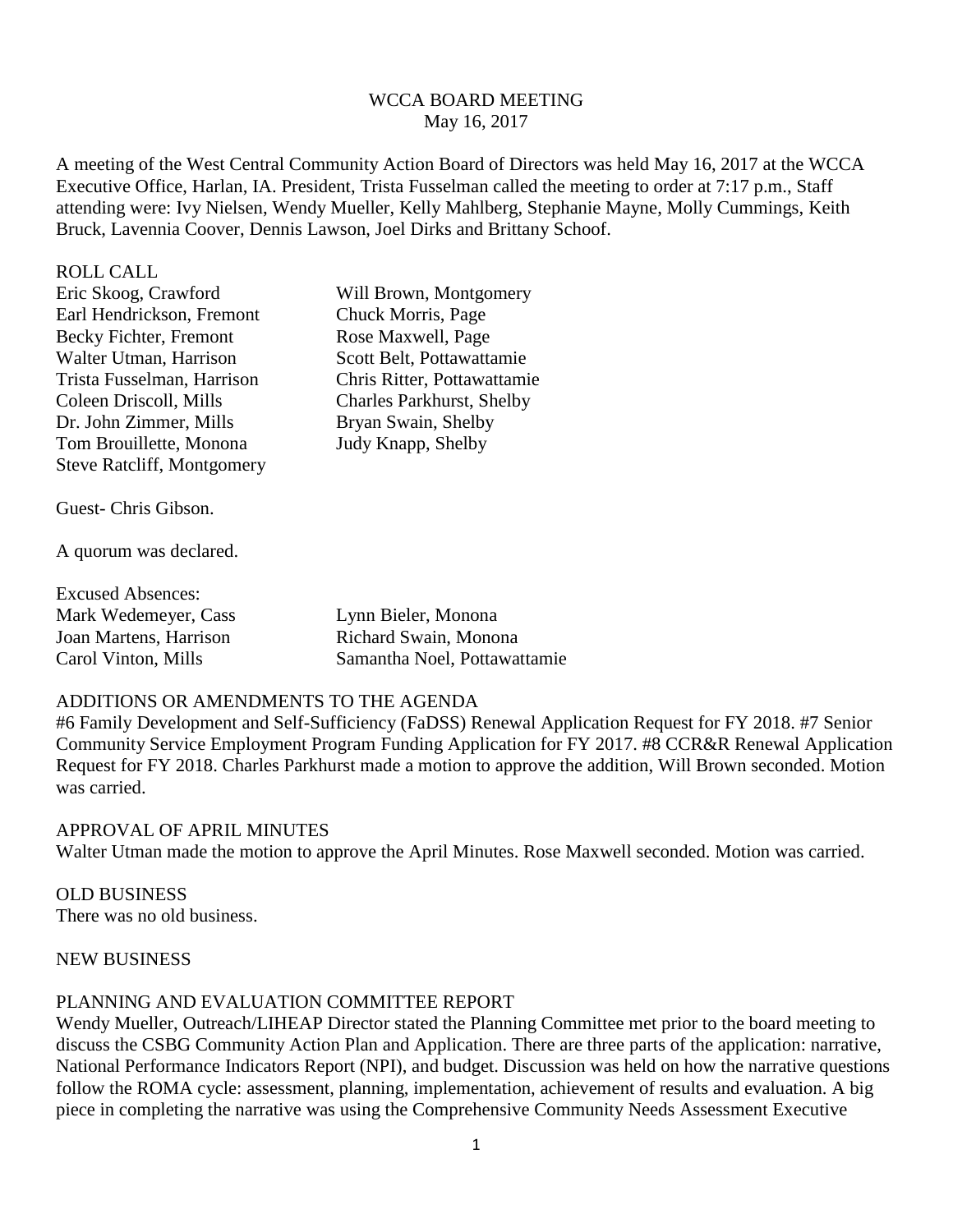Summary. FY 2018 CSBG funds will co-fund the outreach offices, FaDSS, Senior Aide Program and the Child and Adult Care Food Program. Wendy stated the importance of CSBG co-funding has on enhancing or leveraging services that each of these programs provide. Copies of the CSBG Community Action Plan and Application are available to those who would like one. Wendy stated the FY 2018 CSBG Community Action Plan and Application are aligned with WCCA's mission, vision, beliefs and values. Earl Hendrickson made the motion to approve the CSBG Community Action Plan and Application. Dr. John Zimmer seconded. Motion was carried.

# PERSONNEL COMMITTEE REPORT

Judy Knapp stated the Personnel Committee started the Executive Directors Evaluation. They will meet again in June and report to the board on the progress.

## MIECHV GRANT DISCUSSION

Everyone received a handout about the MIECHV program. It is a grant awarded by Promise Partners ECI Area that started August 1, 2012 to serve 24 families. Currently we are to serve 20 families but are only serving an average of 16 families. To date we have spent 55% of our budget and projected expenditures based on 13 months is 72%. Joel is recommending to the Board of Directors that we do not renew the MIECHV contract beginning October 1, 2017. We will continue to work with Promise Partners the remaining five months on the current contract to help transition families into other evidence based home-visiting programs in Pottawattamie County including our Early Head Start Program. Will Brown asked what types of other programs and Joel started there are various programs to help expecting mothers and children and we would help them transition. Charles Parkhurst made the motion to approve not renewing the MIECHV Contract beginning October 1, 2017. Eric Skoog seconded. Motion was carried.

# EARLY CHILDHOOD COMMITTEE REPORT

Everyone received a copy of the last Early Childhood Committee meeting minutes. The next meeting will be Thursday, May 18th at 10:00 at the Harlan Admin Office. They will be addressing School Readiness Goals and the Family Handbook. Lavennia is getting input from Head Start parents on the handbook and it will then be revised and taken to Policy Council for approval.

HEAD START SCHOOL DISTRICT PARTNERSHIPS FOR THE 2017-18 SCHOOL YEAR DISCUSSION Joel provided everyone with a copy of our current school district partnerships for 2016-2017 and proposed changes for 2017-2018 school year. Joel and Lavennia are trying to meet with all the school districts. We are looking at partnering with the Council Bluffs School district to serve 98 children and follow the Head Start Standards. They would provide and supervise the staff, provide meals and all associated costs and WCCA would reimburse them \$4,016.00 per child. The school would also provide 48 to 51 referrals of eligible 3 year olds for our Madison Avenue classrooms. We are also looking at moving our Shenandoah classroom to Clarinda. If the Council Bluffs and Clarinda changes are successful, we will have to revise the budget for our 2017-18 Head Start grant.

# FY 2018 FADSS FUNDING APPROVAL

We are requesting board approval to submit our FY 2018 funding application for the FaDSS Program in the amount of \$401,347.00. This application is due to the State no later than June 1, 2017. We employ a Program Director and five FaDSS Specialist's that work with a caseload of 105 families. The specialists do a basic assessment on each of their families, identify family strengths, provide budget counseling, assess progress on their Family Investment Plan along with other Promise Jobs expectations, make referrals to other service agencies and provide the foundation for future home visits. This program is home based and helps families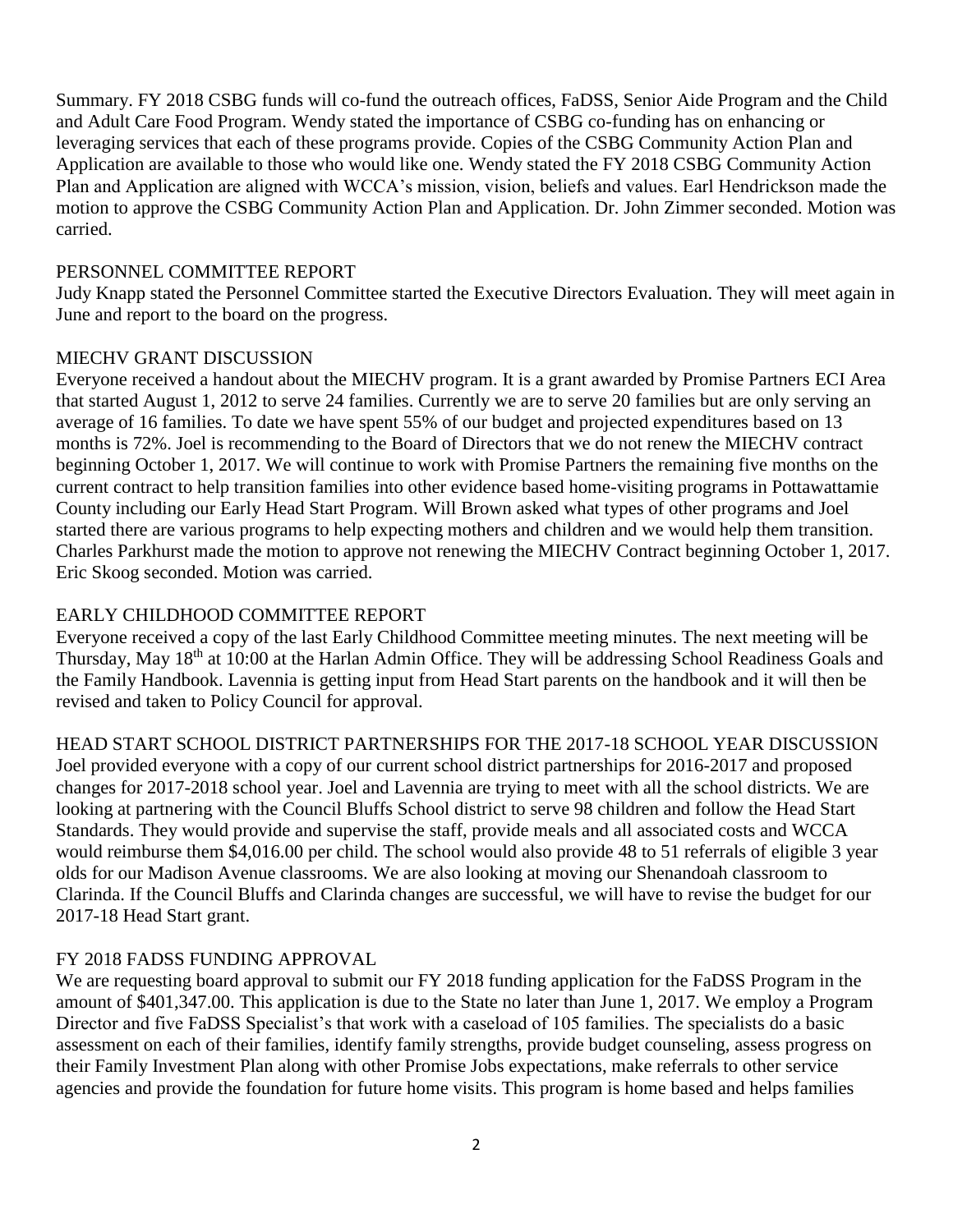overcome barriers and develop plans that will lead to self-sufficiency. Walter Utman made the motion to approve the FY 2018 FaDSS funding application. Eric Skoog seconded. Motion was carried.

# FY 2017 SCSEP FUNDING APPROVAL

We have not received our funding application for FY 2017 and we are projecting to receive an 8% cut in funding due to the FY 2017 Omnibus funding agreement approved by Congress and signed by the President that reduced SCSEP funding from \$434 million to \$400 million. We expect to receive a funding proposal with approximately \$370,000.00 in annual funding, serve 71 participants and exit at least 16 participants into unsubsidized employment. We are requesting board approval to submit the FY 2017 SCSEP funding application once it is received from our national grantee, Senior Services America Incorporated. Judy Knapp made the motion to approve the FY 2017 SCSEP funding application. Scott Belt seconded. Motion was carried.

# FY 2018 CCR&R FUNDING APPROVAL

We have not received our renewal application for FY 2018 and we are projecting to receive \$681,769 in federal and state program funding. We employ nine CCR&R staff positions to provide resources, education and advocacy to support quality child care. We deliver the following three core services in a 17 county area in southwest and west central Iowa. 1. Parent Services: Free referrals to child care providers, education on choosing quality child care and advocacy or support in working with child care providers. 2. Provider Consultation and Training: On-site consultation and technical assistance related to the startup of a business through the identification of the program with the Iowa Quality Rating System. 3. Employer/Community Services: Provide data in regards to the expense of child care and availability in the community of child care. Education on the issues surrounding families seeking employment and child care in individual communities. We are requesting board approval to submit the FY 2018 CCR&R funding application once it is received from the State. Scott Belt made the motion to approve submitting the FY 2018 CCR&R funding application once it is received. Chris Ritter seconded. Motion was carried.

# STAFF REPORTS

Trista asked the Program Directors if they had anything to add to their reports. Lavennia added she applied for a Head Start Director mentoring scholarship from PFMO and received it. She will be going to California in June and will be assigned a mentor to help her and she will have projects to complete throughout the year.

# FISCAL REPORT

Keith had nothing to add to his report.

# EXECUTIVE DIRECTORS REPORT

Additional handout were as follows: DCAA accepted our FY 2016 CSBG year-end report, WIC's FY 2017 Mid-Year Progress Report, WIC's on-site visit will be June 5<sup>th</sup> in Red Oak, CACFP Audit Report, FaDSS onsite review was May 11<sup>th</sup> and will also be on June  $12<sup>th</sup>$  and  $13<sup>th</sup>$  and the Promise Partners Contract Monitoring and Review Policy. Joel stated that both the Iowa House and Senate approved SFY 2018 infrastructure funding of \$1.8 million for the 17 Iowa Community Action Agencies and our state association but the funding was vetoed by Governor Branstad.

Walter Utman made a motion to adjourn at 7:45 p.m. Chris Ritter seconded. Motion carried.

Respectfully Submitted,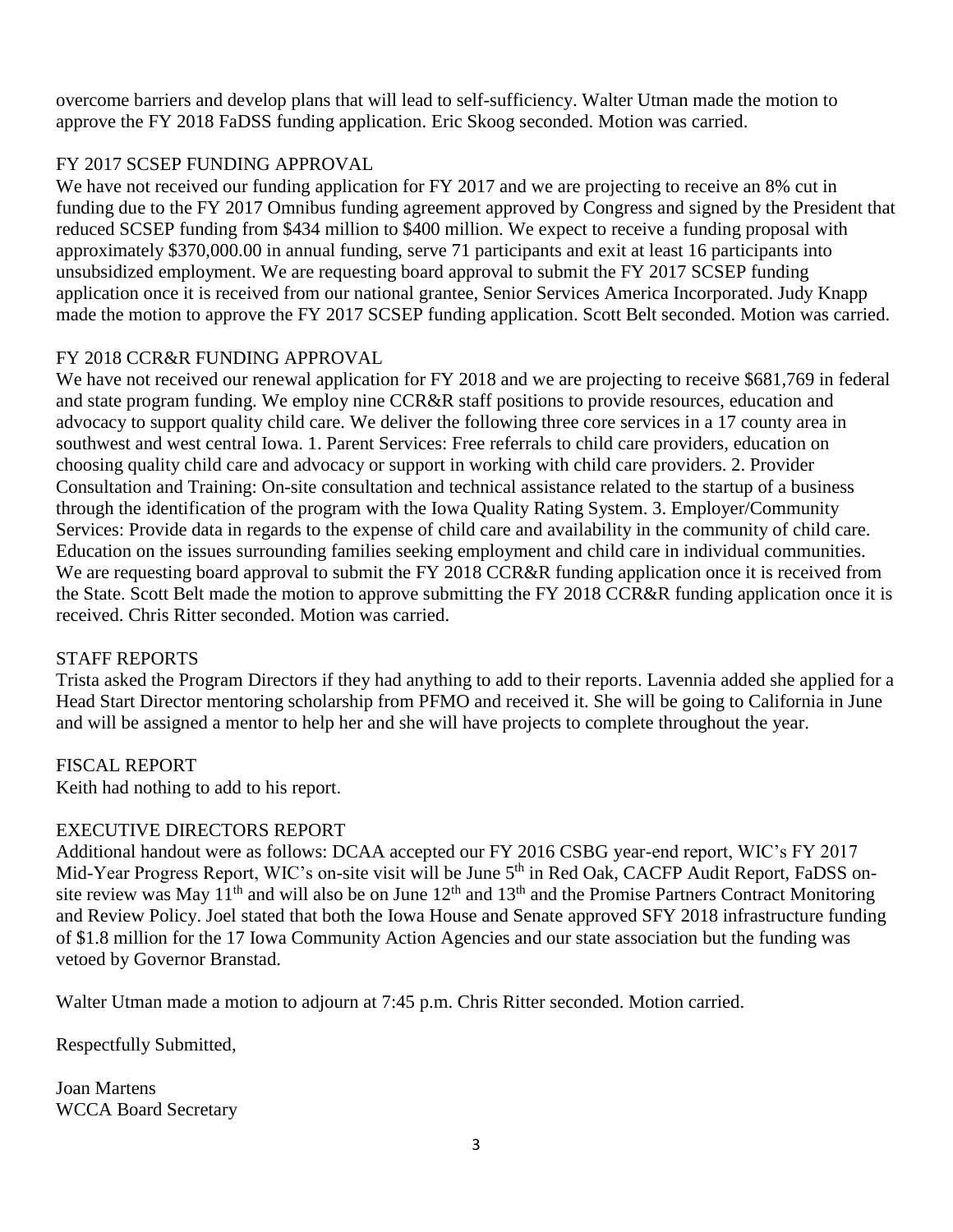### WCCA BOARD MEETING June 20, 2017

A meeting of the West Central Community Action Board of Directors was held June 20, 2017 at the WCCA Executive Office, Harlan, IA. President, Trista Fusselman called the meeting to order at 7:24 p.m., Staff attending were: Ivy Nielsen, Wendy Mueller, Deb Martens, Stephanie Mayne, Molly Cummings, Keith Bruck, Lavennia Coover, Dennis Lawson, Joel Dirks and Brittany Schoof.

#### ROLL CALL

| Mark Wedemeyer, Cass       | Dr. John Zimmer, Mills            |
|----------------------------|-----------------------------------|
| Eric Skoog, Crawford       | Lynn Bieler, Monona               |
| Earl Hendrickson, Fremont  | <b>Steve Ratcliff, Montgomery</b> |
| Becky Fichter, Fremont     | Rose Maxwell, Page                |
| Walter Utman, Harrison     | Chris Ritter, Pottawattamie       |
| Trista Fusselman, Harrison | <b>Charles Parkhurst, Shelby</b>  |
| Joan Martens, Harrison     | Bryan Swain, Shelby               |
| Carol Vinton, Mills        | Judy Knapp, Shelby                |
| Coleen Driscoll, Mills     |                                   |
|                            |                                   |

Guest- Chris Gibson.

A quorum was declared.

| <b>Excused Absences:</b> |                              |
|--------------------------|------------------------------|
| Tom Brouillette, Monona  | Scott Belt, Pottawattamie    |
| Richard Swain, Monona    | Samantha Noel, Pottawattamie |
| Will Brown, Montgomery   |                              |

### SEATING OF NEW BOARD MEMBERS

Joel introduced Alan Armstrong. Alan is a new Page County Board of Supervisor who will be replacing Chuck Morris on the West Central Community Actions Board of Directors. Joel had everyone introduce themselves. Carol Vinton made a motion to seat Alan Armstrong, Public Representative for Page County to the West Central Community Action Board of Directors, Lynn Bieler seconded. Motion was carried.

ADDITIONS OR AMENDMENTS TO THE AGENDA There were no additions or amendments to the agenda.

#### APPROVAL OF MAY MINUTES

Walter Utman made the motion to approve the May Minutes. Carol Vinton seconded. Motion was carried.

OLD BUSINESS There was no old business.

#### NEW BUSINESS

### FY 2018 ORGANIZATIONAL BUDGET APPROVAL

2017-2018 Organizational Budget was provided and all Board of Directors received a copy in their board packet. Joel presented the budget and Keith stated that he reviews the budget throughout the year and will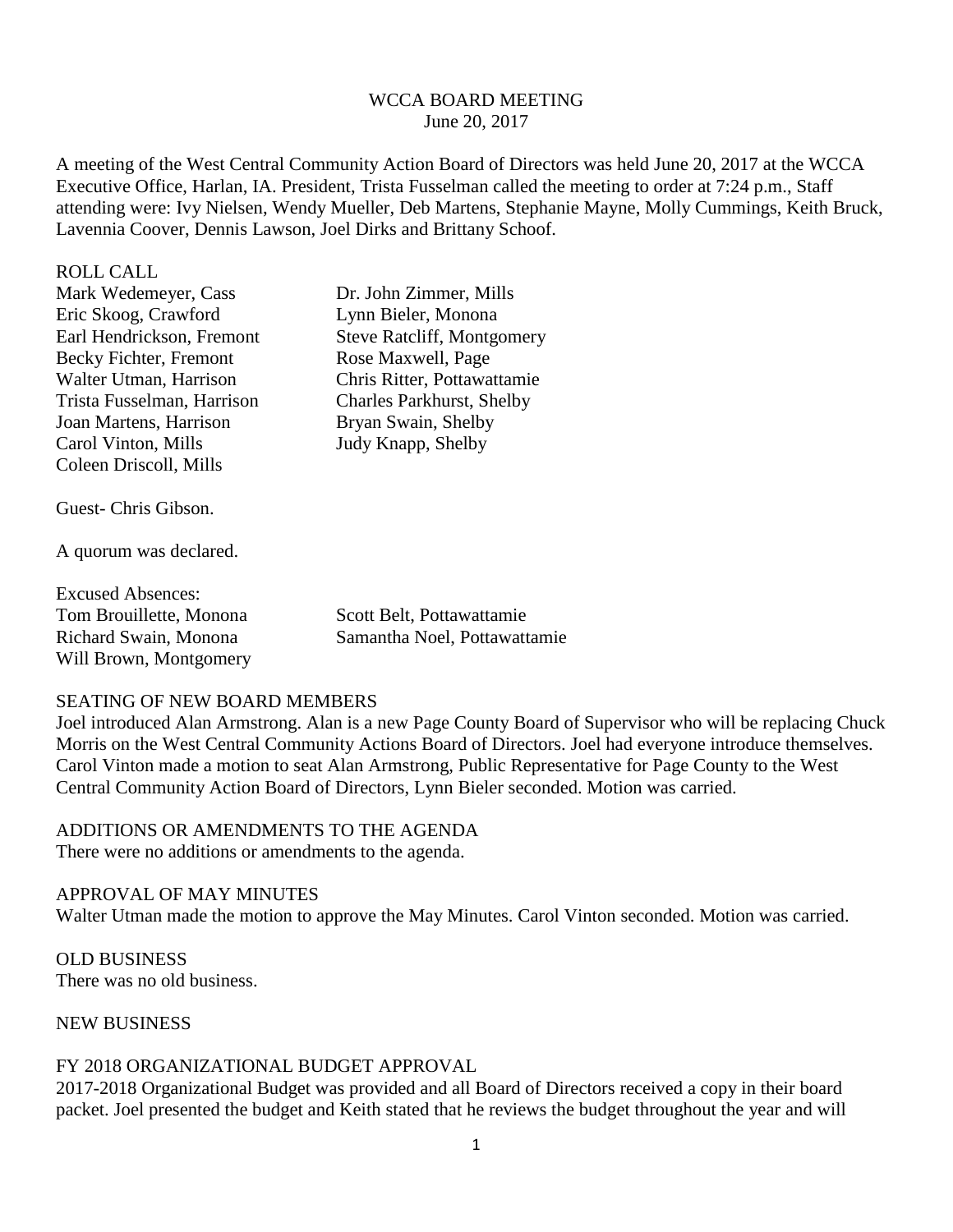present revisions to the organizational budget to the board as needed. Carol Vinton asked what types of health insurance we offer. Denny stated we offer employee or employee/child(ren) for health insurance and employee, family, or employee/spouse for dental insurance. Charles Parkhurst made the motion to approve the Annual Agency Wide Organizational Budget for 2017-2018, Eric Skoog seconded. Motion was carried.

## PLANNING AND EVALUATION COMMITTEE REPORT

Joel stated the Planning and Evaluation Committee met prior to the board meeting. Lavennia presented the 2017-18 HS School Readiness Goals. It is divided up by age, birth to 3 years, 3 years to 5 years and Children Transitioning to Kindergarten. The chart shows the TSG Objective, HS Early Learning Outcomes Framework and Iowa Early Learning Standards for each School Readiness Goal. This is how the teacher tracks the child throughout the school year. Several board members questioned how much additional paperwork the teachers will need to complete. Lavennia stated that the teaching staff are already tracking children's progress but need additional training to help show them the connection and importance of tracking each child within our school readiness goals framework and into our database in order to show progress and outcomes. Earl Hendrickson made the motion to approve the 2017-18 HS School Readiness Goals, John Zimmer seconded. Motion was carried.

## EARLY CHILDHOOD COMMITTEE REPORT

Everyone received a copy of the last Early Childhood Committee meeting minutes. The next meeting will be Thursday, June 22nd at 10:00 at the Harlan Library.

# FY 2017 HS/EHS COLA SUPPLEMENTAL APPLICATION APPROVAL

Joel explained that we received a funding increase notice from the Office of Head Start that will result in a 1% COLA increase. In order to comply with the application requirements, we need to permanently increase our Wage and Salary Structure scale to reflect a 1.0% increase in the "minimum" hourly rates of pay in our pay grades. We are requesting board approval to permanently increase our pay grades' "minimum" hourly rates by 1.0% with an effective date of February 1, 2017. At the January 20, 2017 Board of Directors meeting, the board approved a 2.5% + \$0.20 COLA for all WCCA employees for CY 2017. All new employees base (current rate of pay) will be increased by the 1.0% COLA amount and the difference between the 1.0% increase and the board approved  $2.5% + $.20$  hourly rate increase will be reflected when each agency employee reaches their one year anniversary date. We have calculated the 1.0% increase in the hourly rate of pay for each Head Start and Early Head Start employee and will include the revised Wage & Salary Structure scale that reflects a 1.0% permanent increase in the "minimum" hourly rates of pay in our FY 2017 COLA supplemental funding application. We are requesting board approval to submit this application. Walter Utman made the motion to approve permanently increasing our pay grades' "minimum" hourly rates by 1.0% with an effective date of February 1, 2017, all new employees hired in CY 2017 base (current rate of pay) will be increased by the 1.0% COLA amount and the submission of the FY 2017 Head Start and Early Head Start 1.0% COLA Funding Increase, Eric Skoog seconded. Motion was carried.

# STAFF REPORTS

Trista asked the Program Directors if they had anything to add to their reports. Lavennia added she made her trip to UCLA for the mentoring program. Her mentor was with HS for 34 years and is from Kentucky. She was there for three days where she did various exercises and homework. Her mentor plans to visit her office in July.

# FISCAL REPORT

Keith had nothing to add to his report.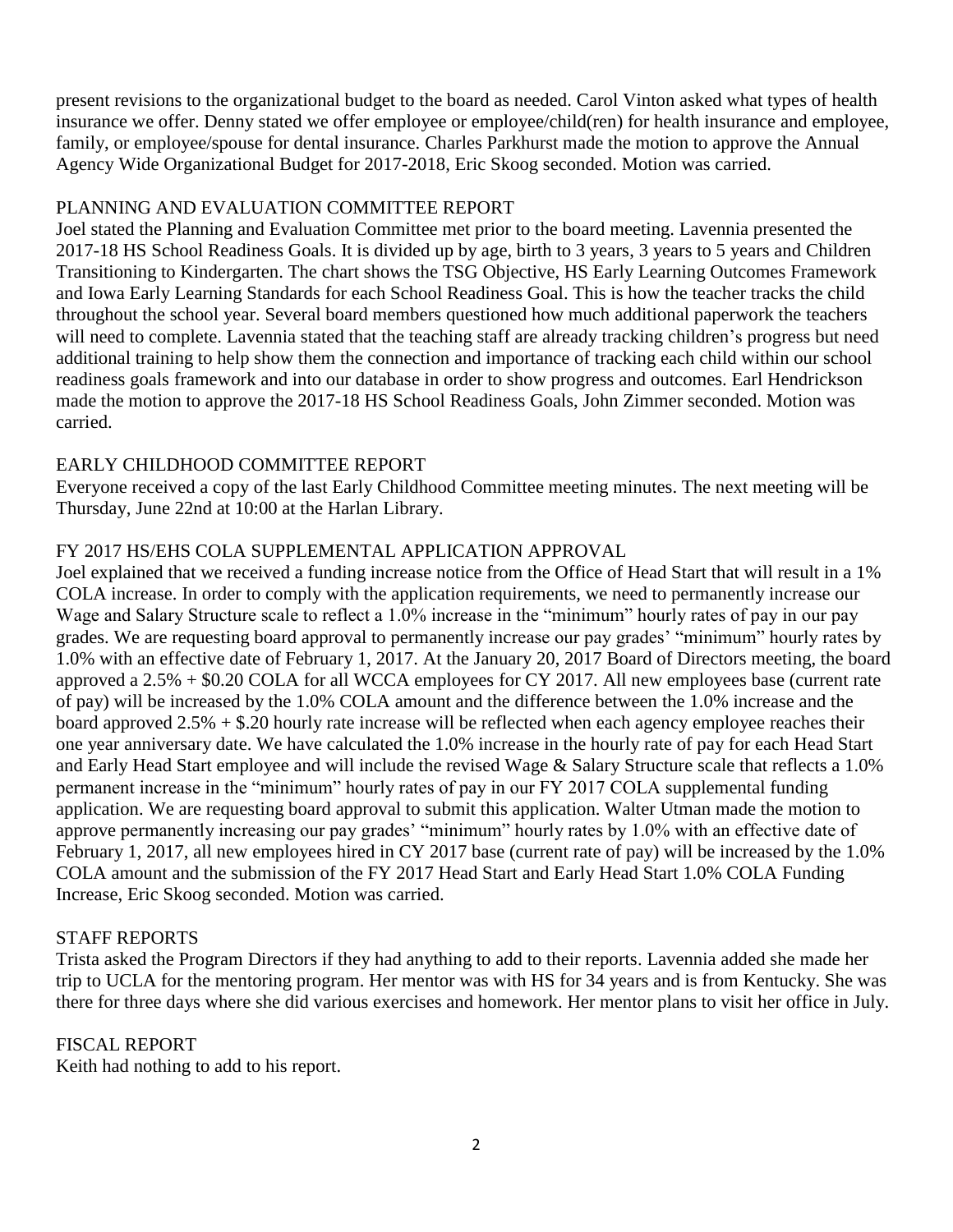# EXECUTIVE DIRECTORS REPORT

Additional handouts were as follows: The CSBG FY 2017 onsite review was completed. Wendy and Brittany did a great job. We need to work on filling our empty board vacancies. Joel will get Chris Gibson seated in August as the Private Representative for Page County. Becky Fichter has someone she will bring in August to fill the Private Representative for Fremont County. Joel will contact the new Atlantic Superintendent when he starts July 1<sup>st</sup> to see if he will serve as the Cass County Private Representative. Joel has talked with Will Brown about the Montgomery County Low-Income open position and Eric Skoog about the Private and Low-Income open positions in Crawford positions. Other handouts included: the report from the DCAA 2017 fiscal monitoring review, the SCSEP PY2016-2017 fiscal review, SCSEP PY 2016 Performance plan which will need some additional clarifications and will be resubmitted to SSA for their review and approval, and the SCSEP Compliance Review report. Ivy stated we are looking at joining the Council Bluffs Chamber of Commerce. Participants have gained employment through other chambers in the areas we serve. CCR&R had a very good site visit review May 15<sup>th</sup>. WIC's administrative review was May 23, 2017. WIC's clinic review was June 5, 2017 in Red Oak, the progress report is due July  $10<sup>th</sup>$  and everyone will receive a copy when it's completed. We received the Notice of Intent to Award for WIC. We kept all the counties we currently serve but were unsuccessful in our bid for Page County. Results from WIC's 2016 Participant Survey was included. Joel also included the letter we sent Promise Partners in regards to the MIECHV grant. Joel asked the Board of Directors their thoughts about a July meeting. Joel will be on vacation and a majority of the management team will be gone to the ICAA Conference. Steve Ratcliff asked if we can have an Executive Committee meeting if something were to come up that needs taken care of before the August meeting. John Zimmer made the motion to not have a July Board of Directors meeting and the Executive Committee will meet if necessary, Walter Utman seconded. Motion was carried.

## PERSONNEL COMMITTEE REPORT

Trista Fusselman dismissed all Staff members. Bryan Swain explained that the Personnel Committee met prior to the Board of Directors meeting. Bryan explained the processes and read the performance appraisal conducted by the Personnel Committee. Joel's Annual Performance Appraisal was completed with the result of an overall exceptional rating. The committee recommended a salary increase of 2% for the Executive Director position. There was board discussion about the evaluation and salary increase. A motion was made by Chris Ritter to accept the performance appraisal and approve a 2% salary increase for the Executive Director as presented by the Personnel Committee, John Zimmer seconded. Motion was carried.

Mark Wedemeyer made a motion to adjourn at 8:25 p.m. Eric Skoog seconded. Motion carried.

Respectfully Submitted,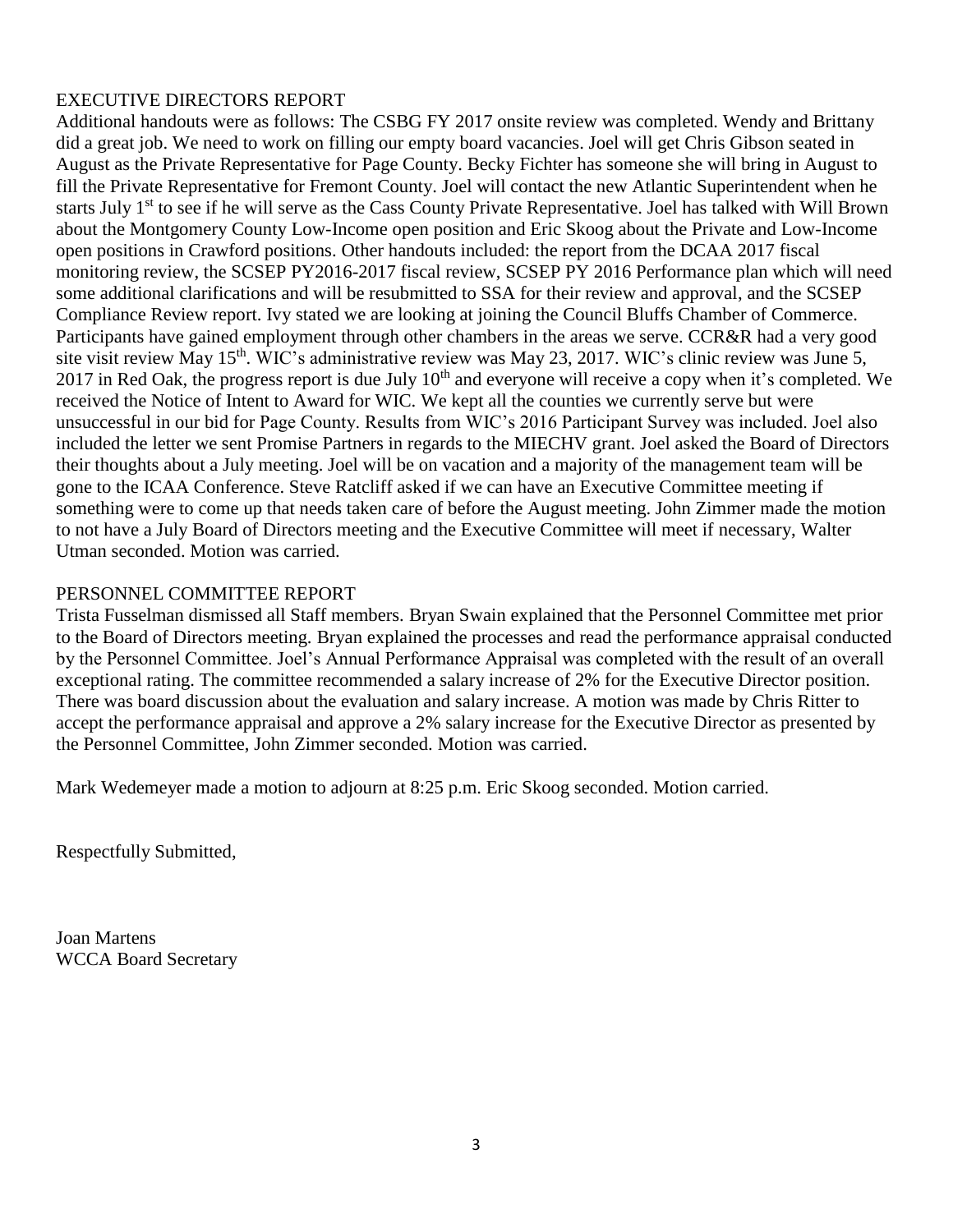## WCCA BOARD MEETING August 15, 2017

A meeting of the West Central Community Action Board of Directors was held August 15, 2017 at the WCCA Executive Office, Harlan, IA. President, Trista Fusselman called the meeting to order at 7:28 p.m. Staff attending were: Ivy Nielsen, Wendy Mueller, Kelly Mahlberg, Deb Martens, Stephanie Mayne, Keith Bruck, Lavennia Coover, Dennis Lawson, Joel Dirks and Brittany Schoof. Additional staff in attendance was Shari Fleshman.

#### ROLL CALL

Mark Wedemeyer, Cass Lynn Bieler, Monona Eric Skoog, Crawford Richard Swain, Monona Earl Hendrickson, Fremont Will Brown, Montgomery Becky Fichter, Fremont Alan Armstrong, Page Walter Utman, Harrison Rose Maxwell, Page Trista Fusselman, Harrison Scott Belt, Pottawattamie Carol Vinton, Mills Charles Parkhurst, Shelby Coleen Driscoll, Mills Bryan Swain, Shelby Tom Brouillette, Monona Judy Knapp, Shelby

Guest- Chris Gibson.

A quorum was declared.

Excused Absences: Dr. John Zimmer, Mills Steve Ratcliff, Montgomery Samantha Noel, Pottawattamie

## SEATING OF NEW BOARD MEMBERS

Joel stated we need to have a Letter of Nomination from a community organization or group before we can seat Chris Gibson. Joel will get with Chris to work this out.

### ADDITIONS OR AMENDMENTS TO THE AGENDA

#5 Head Start 2016-2017 Disability Waiver Approval. Eric Skoog made a motion to approve the addition, Walter Utman seconded. Motion was carried.

#### APPROVAL OF JUNE MINUTES

Eric Skoog made the motion to approve the June Minutes. Walter Utman seconded. Motion was carried.

## OLD BUSINESS There was no old business.

Joan Martens, Harrison Chris Ritter, Pottawattamie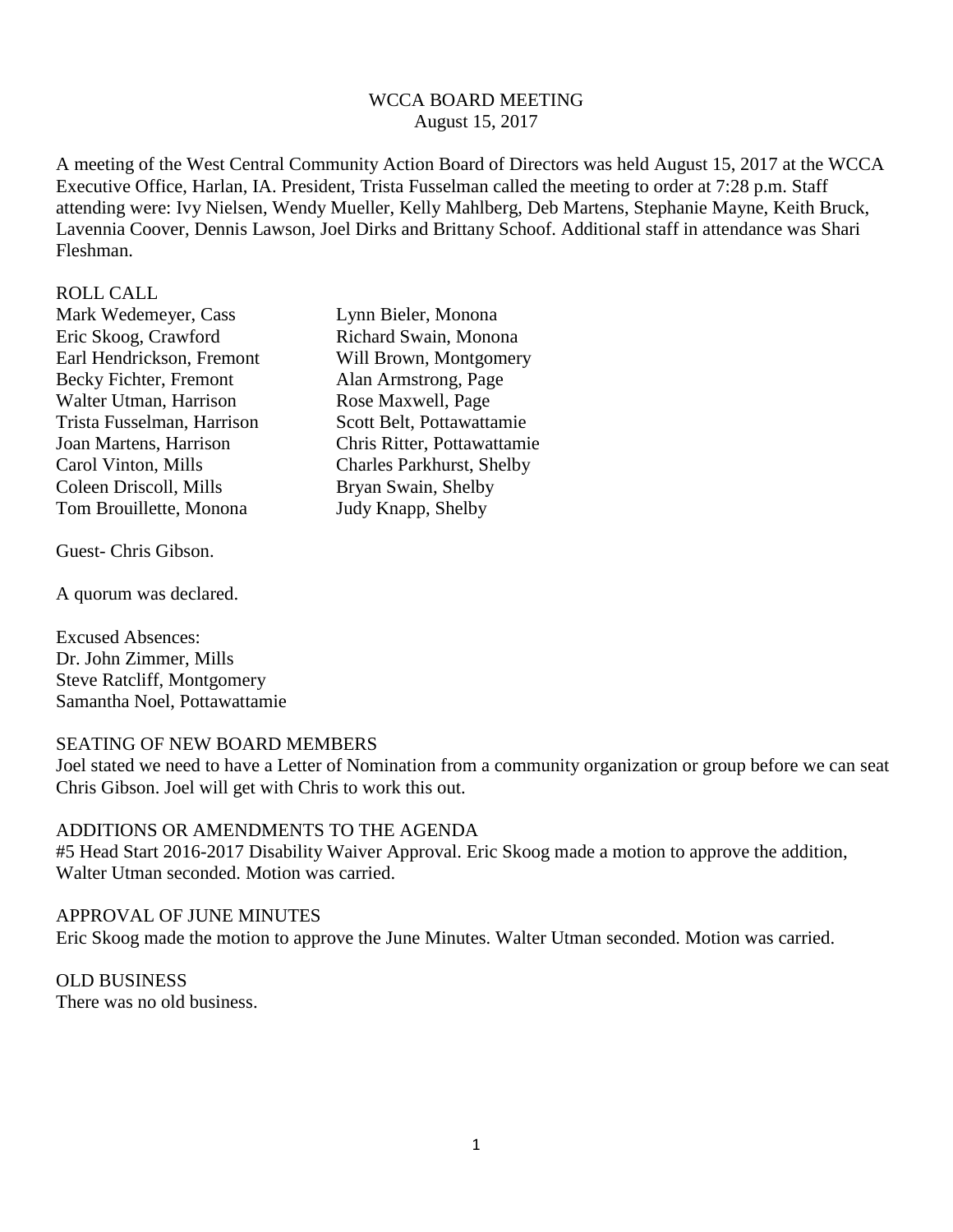## NEW BUSINESS

### FY 2016 IRS FORMS 990 AND 5500 PRESENTATION

David Ginther from Gronewold, Bell, Kyhnn and Co. P.C. went over the FY 2016 IRS Form 990, Form 5500 for our dental, life and health insurance plans, Form 5500 for our tax sheltered annuity and the 2016 403(b) Plan audit with the Board of Directors. IRS Form 990 and 5500s and the 403(b) plan audit were made available and all Board of Directors present received a copies at the meeting. Those directors not in attendance, the Form 990 and 5500s and the 403(b) plan audit were mailed to them. He presented the 990 and 5500s and the 403(b) plan audit to the Finance Committee prior to the Board of Directors meeting. David explained that there is a 5500 for employee pension and a 5500 for employee benefits. Brian Swain asked if we got an extension on submitting the forms, David said it was extended until October 15, 2017 for the 5500 forms. IRS Form 990 will be submitted tonight after Board approval.

### FINANCE COMMITTEE REPORT

Carol Vinton stated the Finance Committee met prior to the board meeting where David Ginther presented the FY 2016 IRS Form 990 and 5500 forms. Carol Vinton made the motion to approve the FY 2016 990 Form. Charles Parkhurst seconded. Motion was carried. Charles Parkhurst made the motion to approve the FY 2016 5500 Forms. Joan Martens seconded. Motion was carried. Carol explained that we have the option of extending our audit services two more years with Gronewold, Bell, Kyhnn and Co. P.C. Keith explained that they are very easy to work with and conduct very thorough audits. Carol Vinton made the motion to approve extending audit services with Gronewold, Bell, Kyhnn and Co. P.C for FY 2017 and FY 2018. Alan Armstrong seconded. Motion was carried. The WCCA CY 2016 403(b) Audit was presented at the Finance Committee meeting and all Board of Directors present received a copy at the meeting. Those directors not in attendance, The WCCA CY 2016 403(b) Audit was mailed to them. Keith reported to the Board of Directors that the Finance Committee went over changes that were made to the WCCA Manual of Accounting Policies & Procedures in regards to sections: Policy #204 Code of Conduct, Policy & Procedure #947 Employee Mileage Reimbursement, Policy #744 Open and Free Competition, Procedure #743 Competitive Bid Process. Board members received copies at the meeting and Keith explained the changes. Those directors not in attendance, the accounting policies were mailed to them. Alan Armstrong made the motion to accept the changes made to the Manual of Accounting Policies & Procedures, Charles Parkhurst seconded. Motion was carried. Alan Armstrong made the motion to approve the complete Manual of Accounting Policies & Procedures, Carol Vinton seconded. Motion was carried. Everyone received a copy of the USDA Rural Development 2017-18 Budget. Joel explained this operations budget is for all programs housed in the Shelby County Early Childhood Center in Harlan. Judy Knapp asked what the details of the loan was. Joel stated it was a 30 year loan at 4.25% interest. Eric Skoog made a motion to accept the 2017-18 USDA Statement of Budget, Income and Equity, Charles Parkhurst seconded. Motion was carried.

## FY 2018 CACFP CB & HB FUNDING APPLICATION APPROVAL

We are in the process of completing the FY 2018 CACFP Center Based renewal funding application. The application is due into the State on August 30, 2017. We receive cash in lieu of commodities at 20 of our 34 Head Start & Early Head Start classrooms. We have 12 classrooms that are included on the school districts CACFP reimbursement and 2 classrooms that are included on the licensed early childhood center's CACFP reimbursement. We are projecting to receive \$220,059 from the State of Iowa for meal reimbursements in FY 2017. We are requesting board approval to submit the FY 2018 CACFP Center Based renewal funding application. Alan Armstrong made the motion to approve submitting the FY 2018 CACFP Center Based renewal funding application. Charles Parkhurst seconded. Motion was carried.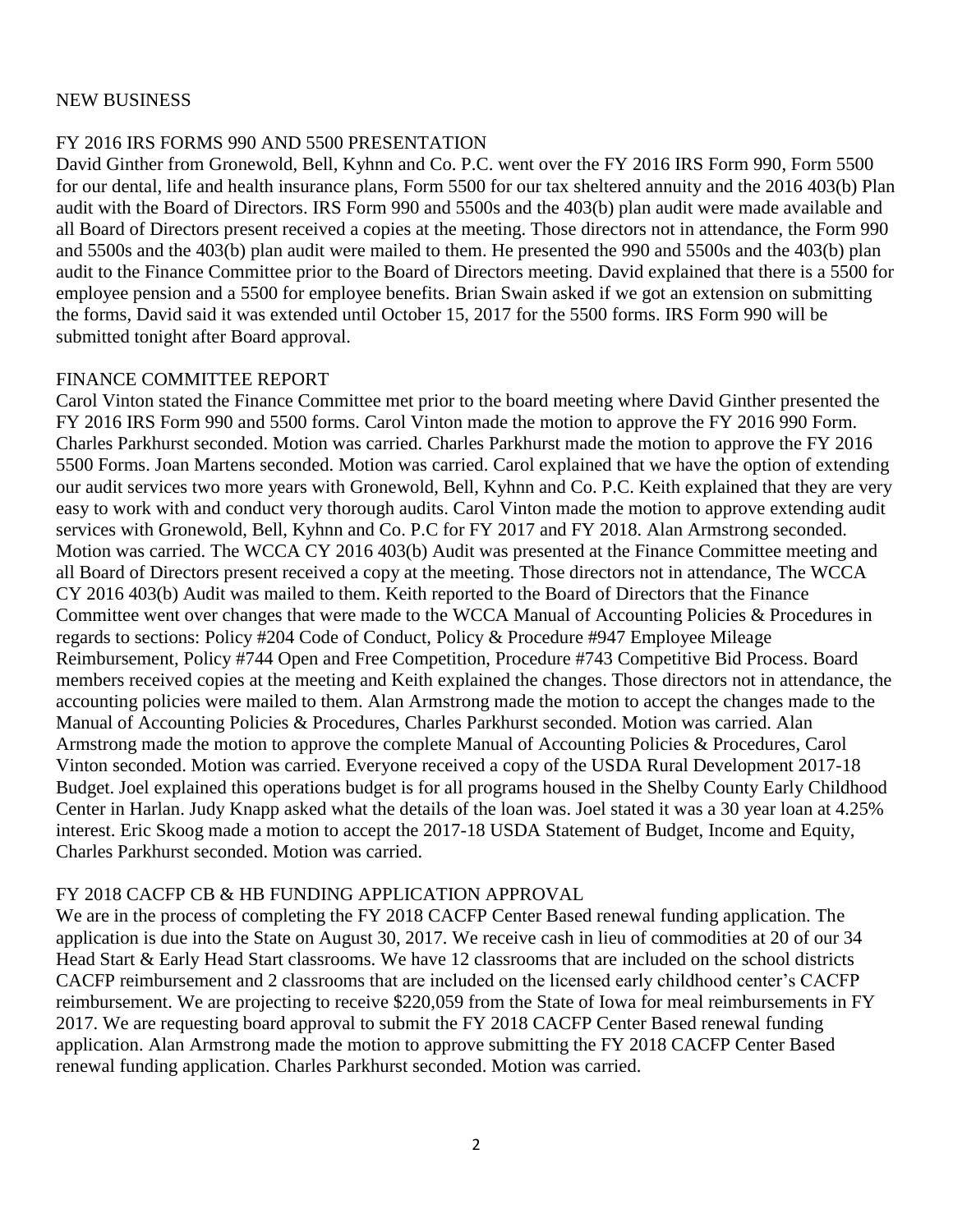We are in the process of completing the FY 2018 CACFP Home Based renewal funding application. The application is due into the State on August 30, 2017. This program provides reimbursement to licensed home care providers that serve CACFP approved meals to income eligible children. We are projecting to reach 120 homes per month and employ a Program Coordinator and (2) Nutrition Representatives. We are projecting to receive \$823,000 in meal reimbursements and \$144,600 in program delivery/administration costs for a total reimbursement of \$967,600 for FY 2017. We are requesting board approval to submit the FY 2018 CACFP Home Based renewal funding application. Carol Vinton asked if we are low on homes. Joel stated we are down on in-home daycares but it is an issue all over. We used to have over 200 homes on CACFP but when the Federal government changed the reimbursement rates for licensed home providers into a two tier structure it lowered the number of homes participating in the program dramatically. Carol stated we need to promote inhome daycares because they are is such a great need and having CACFP help reimburse for meals is a great program. Charles Parkhurst made the motion to approve submitting the FY 2018 CACFP Home Based renewal funding application. Alan Armstrong seconded. Motion was carried.

PROPOSED CHANGES AND APPROVAL TO THE HEAD START POLICY COUNCIL BY-LAWS Joel and Lavennia presented the proposed Head Start Policy Council By-law changes. Joel stated we need to comply with the new Head Start Performance Standards and the Head Start Act of 2007. The changes were approved by the Policy Council By-law Committee and by the Policy Council at their August 10<sup>th</sup> meeting. Main changes are to have representation from each county instead of each classroom. 0-5 Advisory Committee has been added and all meetings will be in Harlan instead of alternating between Harlan and Council Bluffs. Bryan Swain had a few additional wording change suggestions. Everyone agreed with the suggestions. There was discussion on the number needed for a quorum and Bryan wording suggestions helps explain that. Scott Belt made the motion to approve then Head Start Policy Council By-laws with the recommended changes. Chris Ritter seconded. Motion was carried.

# HEAD START 2016-2017 DISABILITY WAIVER APPROVAL

Lavennia stated that we needed to be serving at least 63 children with disabilities. Currently, we are at 35 with an IEP and 10 with an IFSP, making us short 18 children. Lavennia explained what steps they took to try and meet the 10% requirement, why we were unable to meet the 10%, what areas of collaboration and cooperation Head Start and Early Head Start has, what proposed approach we have to improve enrolling children with disabilities, who is the coordinator of services for children with disabilities and that Head Start will provide extensive strategies to identify if a child has a suspected disability. Scott Belt confirmed that the children are out there, we just need to find them and Lavennia agreed. They need to work on getting the referral process in place and use it. Scott Belt made the motion to approve the Head Start 2016-2017 Disability Waiver. Eric Skoog seconded. Motion was carried.

## STAFF REPORTS

Trista asked the Program Directors if they had anything to add to their reports. None one had anything to add but was happy to answer any questions.

# FISCAL REPORT

Keith had nothing to add to his report.

## EXECUTIVE DIRECTORS REPORT

Joel stated the 0-5 Advisory Committee will meet August 17<sup>th</sup> at 10:00 at the Harlan Admin Building. Everyone is invited. Employee Training Day is August 18<sup>th</sup> in Atlantic. Board of Directors are welcome to attend. Additional handouts were as follows: CCR&R program report, Weatherization On-Site Review is in September, WCCA Audit was approved by DHR, FaDSS on-site report has three finding and the response will be included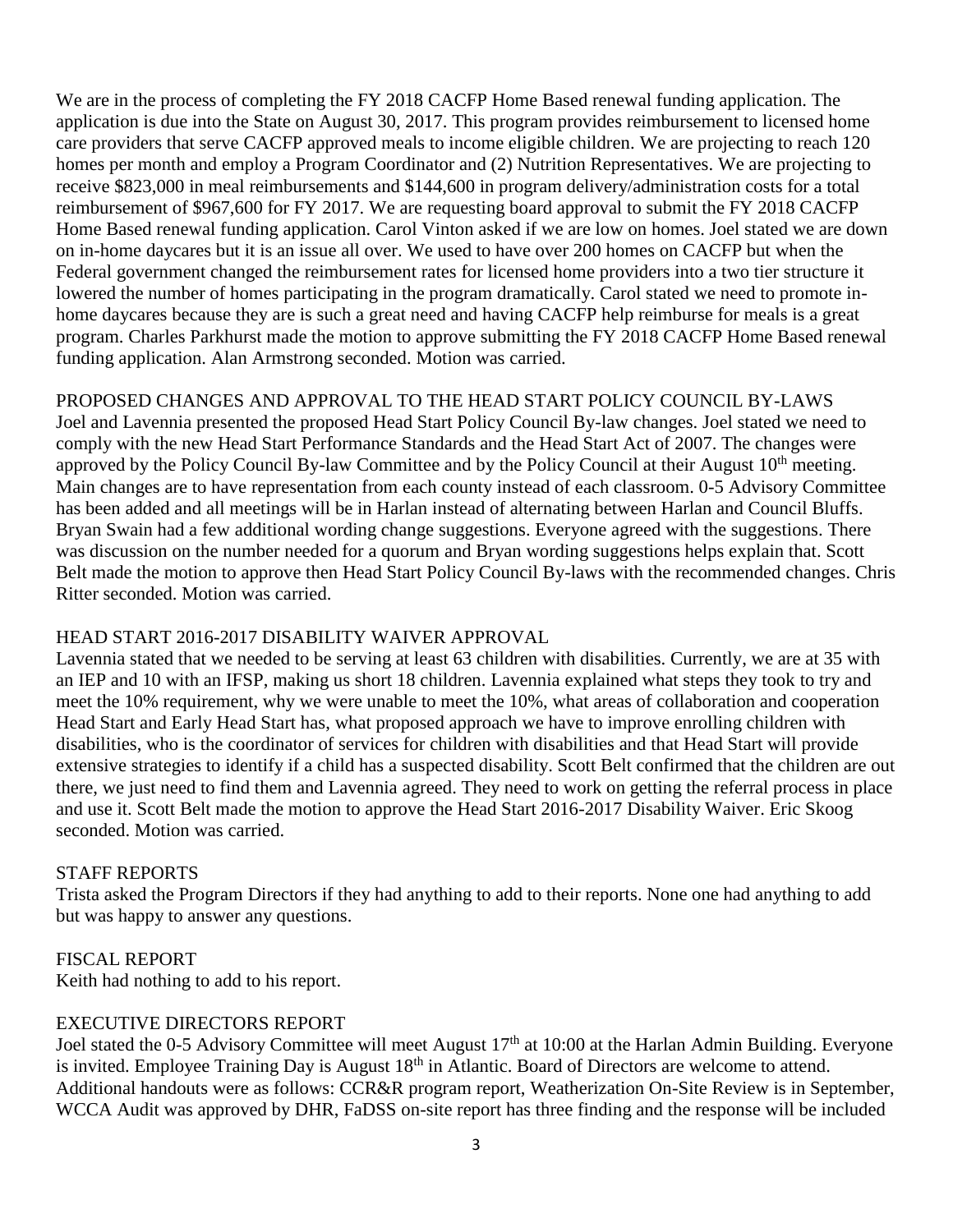next month. Everyone received a FY 2017 USDA program update through June 30, 2017; year to date the grant has reimbursed all expenses except for \$5,704.62 of which has been co-funded by Head Start and Early Head Start grant funds. Joel thanked everyone for their work on monitoring the FY 2017 USDA program. Everyone received a current copy of Head Start enrollment numbers. We are short on kids. We have some classrooms that will not open until more children are enrolled. Those classroom teachers will either be helping in another classroom or out recruiting children.

Eric Skoog made a motion to adjourn at 8:28 p.m. Walter Utman seconded. Motion carried.

Respectfully Submitted,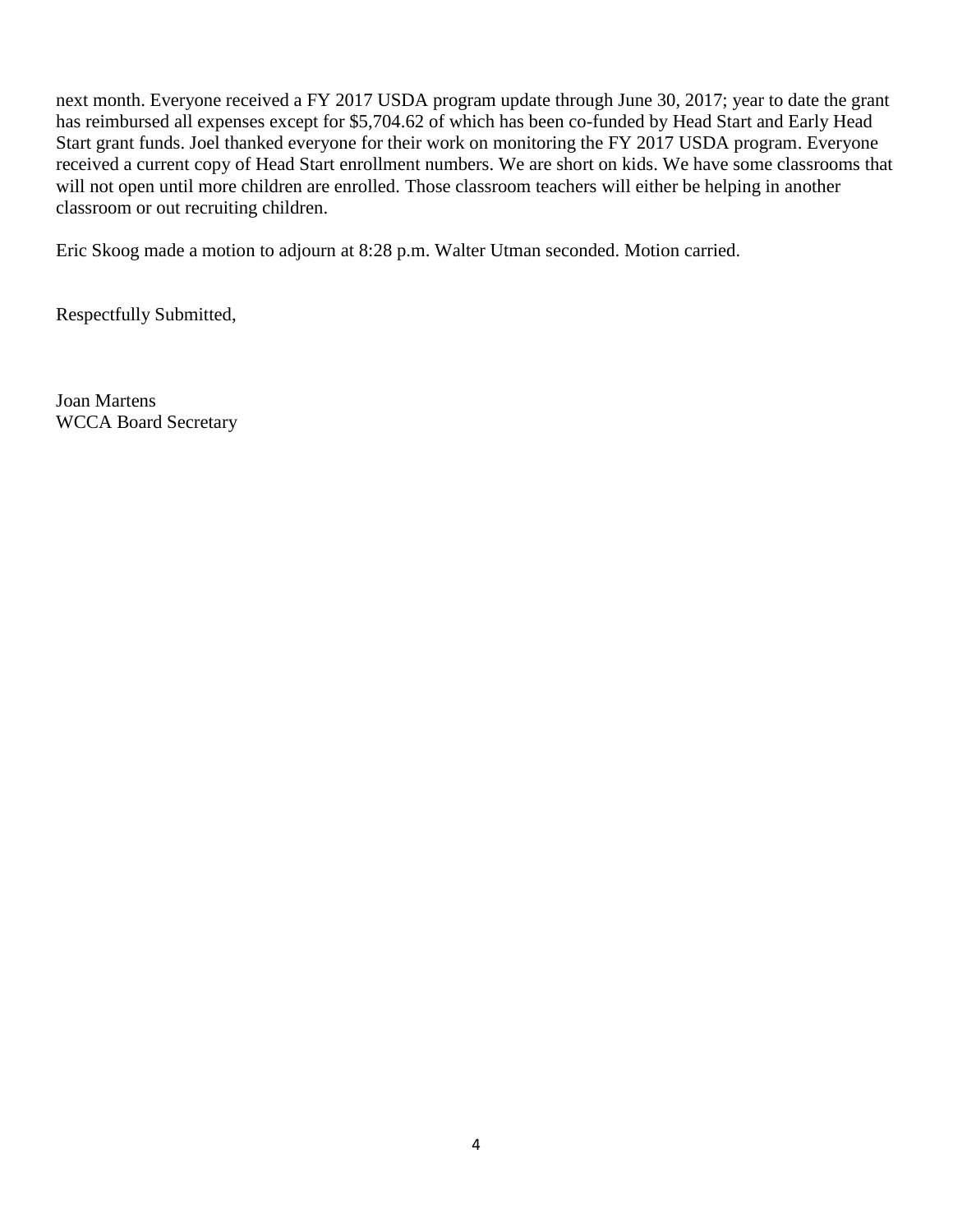## WCCA BOARD MEETING September 19, 2017

A meeting of the West Central Community Action Board of Directors was held September 19, 2017 at the WCCA Executive Office, Harlan, IA. Vice President, Charles Parkhurst called the meeting to order at 7:15 p.m. Staff attending were: Ivy Nielsen, Wendy Mueller, Deb Martens, Stephanie Mayne, Keith Bruck, Lavennia Coover, Dennis Lawson, Joel Dirks and Brittany Schoof. Additional staff in attendance was Shari Fleshman.

#### ROLL CALL

| <b>Steve Ratcliff, Montgomery</b> |
|-----------------------------------|
| Will Brown, Montgomery            |
| Rose Maxwell, Page                |
| Scott Belt, Pottawattamie         |
| Chris Ritter, Pottawattamie       |
| Samantha Noel, Pottawattamie      |
| <b>Charles Parkhurst, Shelby</b>  |
| Bryan Swain, Shelby               |
|                                   |
|                                   |
|                                   |

A quorum was declared.

| Richard Swain, Monona |
|-----------------------|
| Alan Armstrong, Page  |
| Judy Knapp, Shelby    |
|                       |

### SEATING OF NEW BOARD MEMBERS

Charles Parkhurst introduced the following new Board Members: Chris Gibson, Private Representative for Page County was nominated by the Shenandoah Community School District and Steve Barber, Private Representative for Cass County was nominated by the Atlantic Community School District. Bryan Swain made a motion to seat Chris Gibson, Private Representative for Page County to the West Central Community Action Board of Directors, Eric Skoog seconded. Motion was carried. Walter Utman made a motion to seat Steve Barber, Private Representative for Cass County to the West Central Community Action Board of Directors, Carol Vinton seconded. Motion was carried.

## ADDITIONS OR AMENDMENTS TO THE AGENDA

#4 CSBG FY 2018 Contract Amendments and #5 FY 2016 CSBG Contract Extension #3. Will Brown made a motion to approve the additions, Tom Brouillette seconded. Motion was carried.

#### APPROVAL OF AUGUST MINUTES

Walter Utman made the motion to approve the August Minutes. Carol Vinton seconded. Motion was carried.

### OLD BUSINESS There was no old business.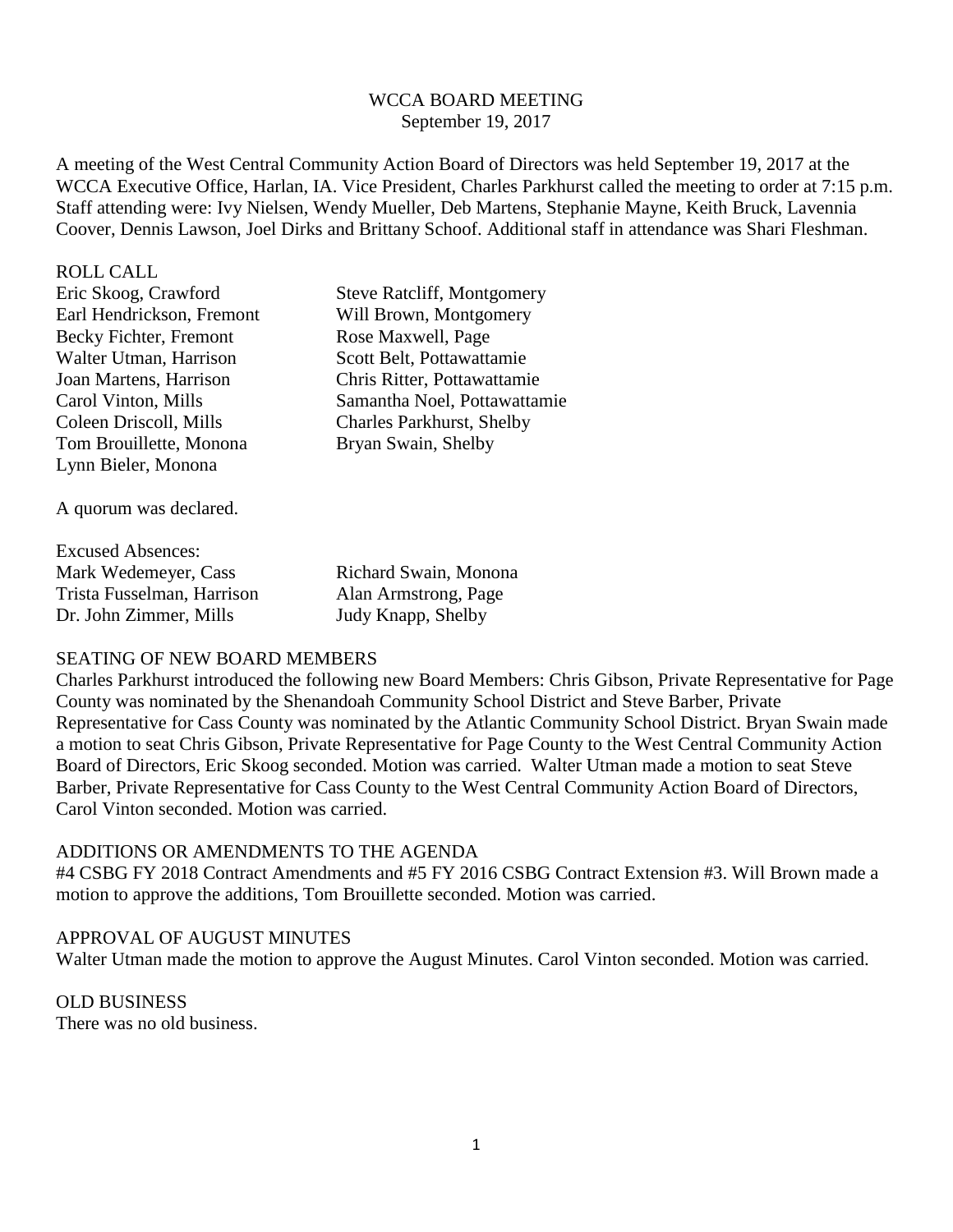## NEW BUSINESS

# PERSONNEL COMMITTEE REPORT

Bryan Swain stated that the Personnel Committee met prior to the board meeting to discuss the bolded changes made to the following personnel policies. Denny handed everyone a copy of the following policies and presented the suggested changes to the Board of Directors: Policy #030 Organization Description, Policy #120 Orientation for New Employees, Policy #303 Vacation Benefits, Policy #305 Holidays, Policy #307 Sick Leave/Sick Leave Conversion, Policy #402 Employee Training, Policy #504 Use of Phone and Mail Systems, Policy #601 Family Medical Leave, Policy #704 Attendance and Punctuality, Policy #705 Personal Appearance, Policy #706 Return of Property, and Policy #711 Agency Vehicles and Business Driving. Carol Vinton made the motion to approve Policy #030 Organization Description, Policy #120 Orientation for New Employees, Policy #303 Vacation Benefits, Policy #305 Holidays, Policy #307 Sick Leave/Sick Leave Conversion, Policy #402 Employee Training, Policy #504 Use of Phone and Mail Systems, Policy #601 Family Medical Leave, Policy #704 Attendance and Punctuality, Policy #705 Personal Appearance, Policy #706 Return of Property, and Policy #711 Agency Vehicles and Business Driving with the changes as stated. Joan Martens seconded. Motion was carried. Eric Skoog made the motion to approve the entire WCCA Personnel Manual. Walter Utman seconded. Motion was carried.

## FY 2018 LIHEAP CONTRACT APPROVAL

Joel stated we have received the following start-up budget: Administration \$106,417.00, Regular Assistance \$0, Emergency Crisis Intervention \$70,945.00, Client Services \$17,736.00 for a total contract of \$195,098.00. Amendments will be forth coming throughout the program year. We will end FY 2017 with the following budget: Administration \$297,170.00, Regular Assistance \$2,447,585.00, Emergency Crisis Intervention \$266,755.00, Client Services \$31,925.00, Summer Deliverable Fuel Payment \$334,331.00 for a total contract of \$3,377,766.00. Both the House and Senate have agreed to provide level funding for the FY 2018 LIHEAP Program at \$3.39 billion. We are requesting Board approval to accept and have the Board President and Executive Director sign the FY 2018 start-up contract that we have received from the State. Eric Skoog made the motion to approve the Board President and Executive Director sign the FY 2018 start-up contract, Chris Ritter seconded. Motion was carried.

# LIHEAP CONTRACT DESIGNEE APPROVAL

The Chairperson of the Board of Directors is the official authorized to execute any amendments related to the FY 2018 LIHEAP contract. We are requesting board approval to allow Trista Fusselman as Board President to designate the Executive Director to execute amendments on behalf of the Chairperson of the Board of Directors. Bryan Swain made the motion to approve the Board President to designate the Executive Director to execute amendments on behalf of the Chairperson of the Board of Directors, Will Brown seconded. Motion was carried.

## CSBG FY 2018 CONTRACT AMENDMENTS

The Chairperson of the Board of Directors is the official authorized to execute any amendments related to the FY 2018 Community Service Block Grant Program contract. We are requesting board approval to allow Trista Fusselman as Board President to designate the executive director to execute amendments on behalf of the Chairperson of the Board of Directors. Scott Belt made the motion to approve the Board President to designate the Executive Director to execute amendments on behalf of the Chairperson of the Board of Directors, Carol Vinton seconded. Motion was carried.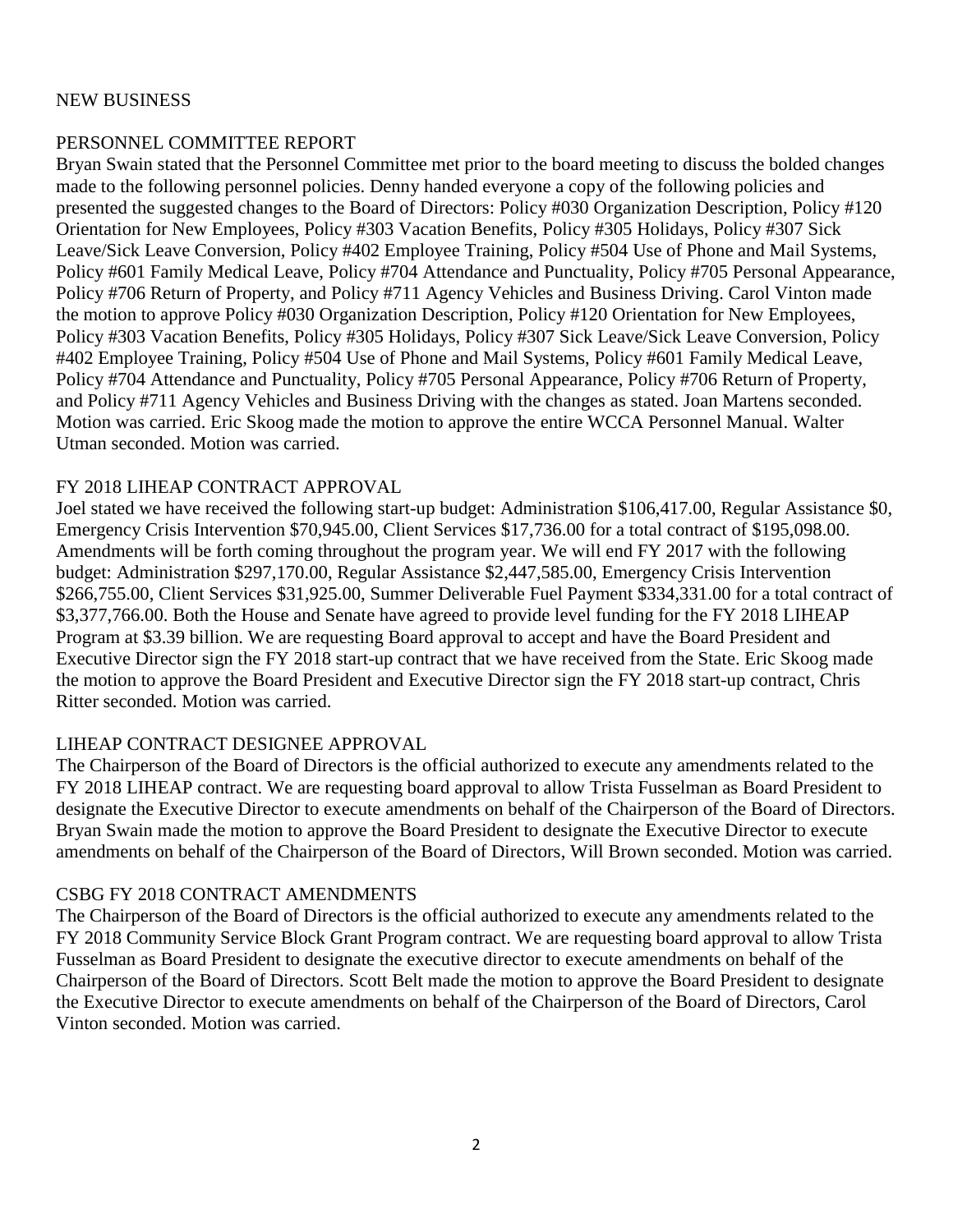# FY 2016 CSBG CONTRACT EXTENSION #3

Per Article 14.2 of the FY 2016 CSBG contract, we are requesting Board approval to extend the contract ending date from June 30, 2017 to September 30, 2017. This contract extension will allow the Agency to send in an amended final expense report accounting for a portion of the additional SCSEP Other Program/Administration Costs that we requested reimbursement for and were granted. We request Board approval of this contract extension. Carol Vinton made the motion to approve they FY 2016 CSBG Contract Extension #3, Lynn Bieler seconded. Motion was carried.

## STAFF REPORTS

Charles asked the Program Directors if they had anything to add to their reports. No one had anything to add but was happy to answer any questions.

## FISCAL REPORT

Keith had nothing to add to his report.

## EXECUTIVE DIRECTORS REPORT

Everyone received a copy of the response of the FaDSS on-site review. There were three standards that were out of compliance and addressed. The FaDSS Annual Report was included in the board packet. The Head Start Transportation Waiver that we requested was approved. We do need to provide more information on the Head Start Disability Waiver that was submitted to Head Start for their approval. Also included in the board packet is our Head Start Grant application guidance letter which states that our grant application is due November 1, 2017. Joel stated we are reviewing our school partnership agreements for the 2017-18 school year and we may need to transfer funds within the Head Start Program budget categories, revise the budget and submit a budget amendment to the Regional Office. If needed, we will bring that to the next board meeting. Head Start is currently working on receiving the right income information for the 98 children at the Council Bluffs School District. We are partnering with the Hamburg School District and hope to get income information on their children. They currently provide transportation for the children and provide meals to the center and daycare. Joel also wants to look at offering wrap-around next summer in Hamburg. Joel and Lavennia will be meeting with the Clarinda Community School District Superintendent and Principal this coming Friday. They want to look at partnering because they believe 14 to 20 out of the 35 children would be eligible for Head Start. We are operating a 3 year old classroom their now. Employee Training Day was August 18th in Atlantic and it went very well.

Walter Utman made a motion to adjourn at 7:58 p.m. Chris Ritter seconded. Motion carried.

Respectfully Submitted,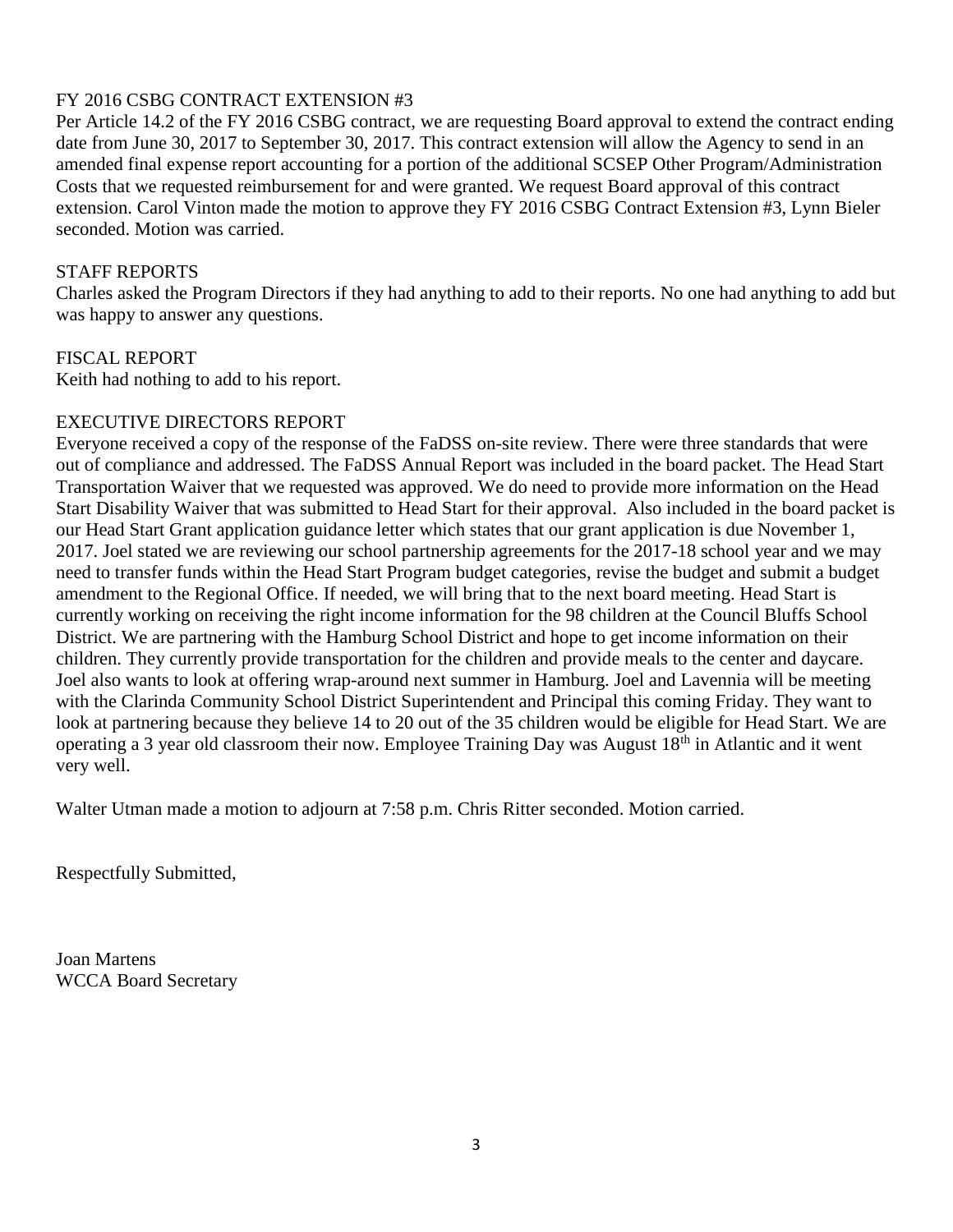## WCCA BOARD MEETING October 17, 2017

A meeting of the West Central Community Action Board of Directors was held October 17, 2017 at the WCCA Executive Office, Harlan, IA. President, Trista Fusselman called the meeting to order at 7:15 p.m. Staff attending were: Ivy Nielsen, Molly Cummings, Kelly Mahlberg, Deb Martens, Stephanie Mayne, Keith Bruck, Lavennia Coover, Dennis Lawson, Joel Dirks and Brittany Schoof.

ROLL CALL

| Mark Wedemeyer, Cass       | Richard Swain, Monona            |
|----------------------------|----------------------------------|
| Steve Barber, Cass         | Alan Armstrong, Page             |
| Earl Hendrickson, Fremont  | Chris Gibson, Page               |
| Becky Fichter, Fremont     | Rose Maxwell, Page               |
| Trista Fusselman, Harrison | Chris Ritter, Pottawattamie      |
| Carol Vinton, Mills        | <b>Charles Parkhurst, Shelby</b> |
| Coleen Driscoll, Mills     | Bryan Swain, Shelby              |
| Lynn Bieler, Monona        | Judy Knapp, Shelby               |
|                            |                                  |

A quorum was declared.

Excused Absences: Joan Martens, Harrison Scott Belt, Pottawattamie Tom Brouillette, Monona

Eric Skoog, Crawford Steve Ratcliff, Montgomery Walter Utman, Harrison Will Brown, Montgomery Dr. John Zimmer, Mills Samantha Noel, Pottawattamie

# ADDITIONS OR AMENDMENTS TO THE AGENDA

#1c. Amended from Head Start 2018-19 Grant Submission Approval to the Office of Head Start letter and #5 FY 2017 CSBG Contract Extension Approval has been added to the agenda. Steve Barber made a motion to approve the amendment and addition, Charles Parkhurst seconded. Motion was carried.

## APPROVAL OF SEPTEMBER MINUTES

Charles Parkhurst made the motion to approve the September Minutes. Carol Vinton seconded. Motion was carried.

OLD BUSINESS There was no old business.

#### NEW BUSINESS

## PLANNING AND EVALUATION COMMITTEE REPORT

The Planning and Evaluation Committee met prior to the board meeting to discuss the Head Start 2017 Self-Assessment and Program Improvement Plan. Lavennia explained each area of improvement and the activities Head Start is going to take to improve these areas. Recruitment and enrollment of children are still areas that need to be addressed. Head Start needs to be more involved in the communities to help bring volunteers into the classrooms to help increase our non-federal share matching requirements. All job descriptions will be updated to comply with the new Head Start Performance Standards. Another area of improvement is developing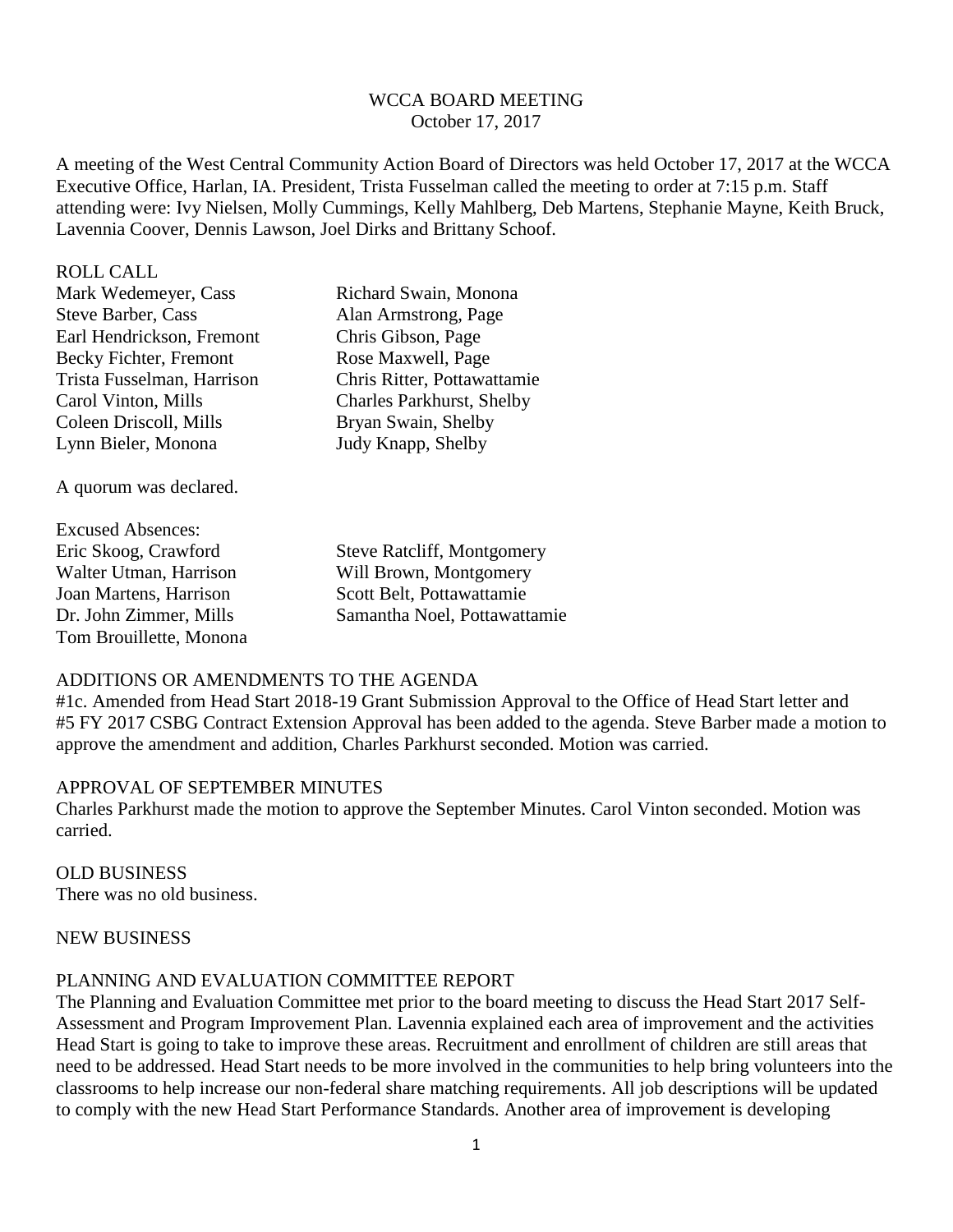succession plans for the leadership team. There have been staff vacancies within Head Start and a succession plans will help other employees continue to complete the tasks of that vacant position. This will not only help in training the next person hired for that position but so everyone knows what each employee does to help out when needed. Next year they will concentrate on developing succession plans for classroom staff. Everyone classroom operates differently and succession plans are great training tools. Lavennia stated the Self-Assessment is the narrative explaining the Program Improvement Chart. Earl Hendrickson made the motion to approve the Head Start 2017 Self-Assessment, Carol Vinton seconded. Motion was carried. Charles Parkhurst made the motion to approve the Head Start 2017 Program Improvement Plan, Steve Barber seconded. Motion was carried. Everyone received a copy of the Office of Head Start letter. OHS did an unannounced on-site visit February 14, 2017. The Head Start Program funding will be decreased by from \$4,115,120 to \$3,004,290 and our funded enrollment will be decreased by 132 slots. The Early Head Start Program funding will be decreased from \$1,726,040 to \$1,570,217 and our funded enrollment will be decreased by 13 slots. These decreases in funding and reduction of slots will start in the budget period beginning February 1, 2018. Joel stated that we will be seeking more clarification from the Regional Office. We have agreements with public schools and would hate to have to back out of those mid-school year. There will be a Head Start Budget Committee meeting November 14<sup>th</sup> at 1:00 p.m. and Policy Council November 16<sup>th</sup> at 10:00 a.m. here at the Admin Building. Joel invited all Board of Director to attend. Carol Vinton asked why they picked to look at the Denison locations only during the unannounced visit. Lavennia stated they were the closest classrooms for them to view both Head Start and Early Head Start classrooms. Mark Wedemeyer asked how the school partnerships work. Joel explained we contract a portion of the funding we receive for each Head Start qualified child that can be served by that school district. The school provides the pre-k licensed teacher, classroom, supplies, curriculum, staff training and meals and follows the Head Start Performance Standards. There was additional discussion on how the new budget will reflect the grant reduction. Joel stated we are going to look at the entire picture, staff, facilities and the associated costs to operate a center. When we complete our next comprehensive community needs assessment, we need to obtain additional data from each of our school districts within our service area.

## STRATEGIC PLANNING COMMITTEE REPORT

Everyone received a copy of the 2016-2017 Strategic Plan. The 2016-2017 Strategic plan was reviewed, the report reflected the goals that were met and those that were not have been moved to next year's Strategic Plan. Everyone also received a copy of the 2017-2018 Strategic Plan. The Wage and Salary Structure, Outreach Office Brochures and Business Continuity and Disaster Preparedness Plan building layouts were carried over from 2016-2017s plan. Joel stated that we have started the process of updating our wage and salary structure and plan to have this goal completed this fiscal year. Joel added that there was great discussion on how we can expand our Agency's presence on social media and this was added to the new plan. We also added filling board vacancies since we currently have 5 open positions. Judy Knapp made the motion to approve the 2017-2018 Strategic Plan, Chris Ritter seconded. Motion was carried.

## HEAD START 2017-18 BUDGET AMENDMENT APPROVAL

Everyone received a copy of the proposed Head Start 2017-18 Budget Amendment Request. We are requesting board approval to move funds from the Personnel, Fringe Benefits, Other and Indirect Costs categories to the Contractual category in order to reflect the preschool contracts that we have in place with the Council Bluffs, West Monona and Clarinda Community School Districts. Also. We added the cost of completing the certified appraisals of our Head Start and Early Head Start locations. Judy Knapp asked that when partnering with a school district, do we pay them for the contracted slot whether they have a child or not who is Head Start eligible. Joel stated we only reimburse the school districts for slots that are filled with children that are enrolled in Head Start. Steve Barber made the motion to approve the Head Start 2017-18 Budget Amendment, Carol Vinton seconded. Motion was carried.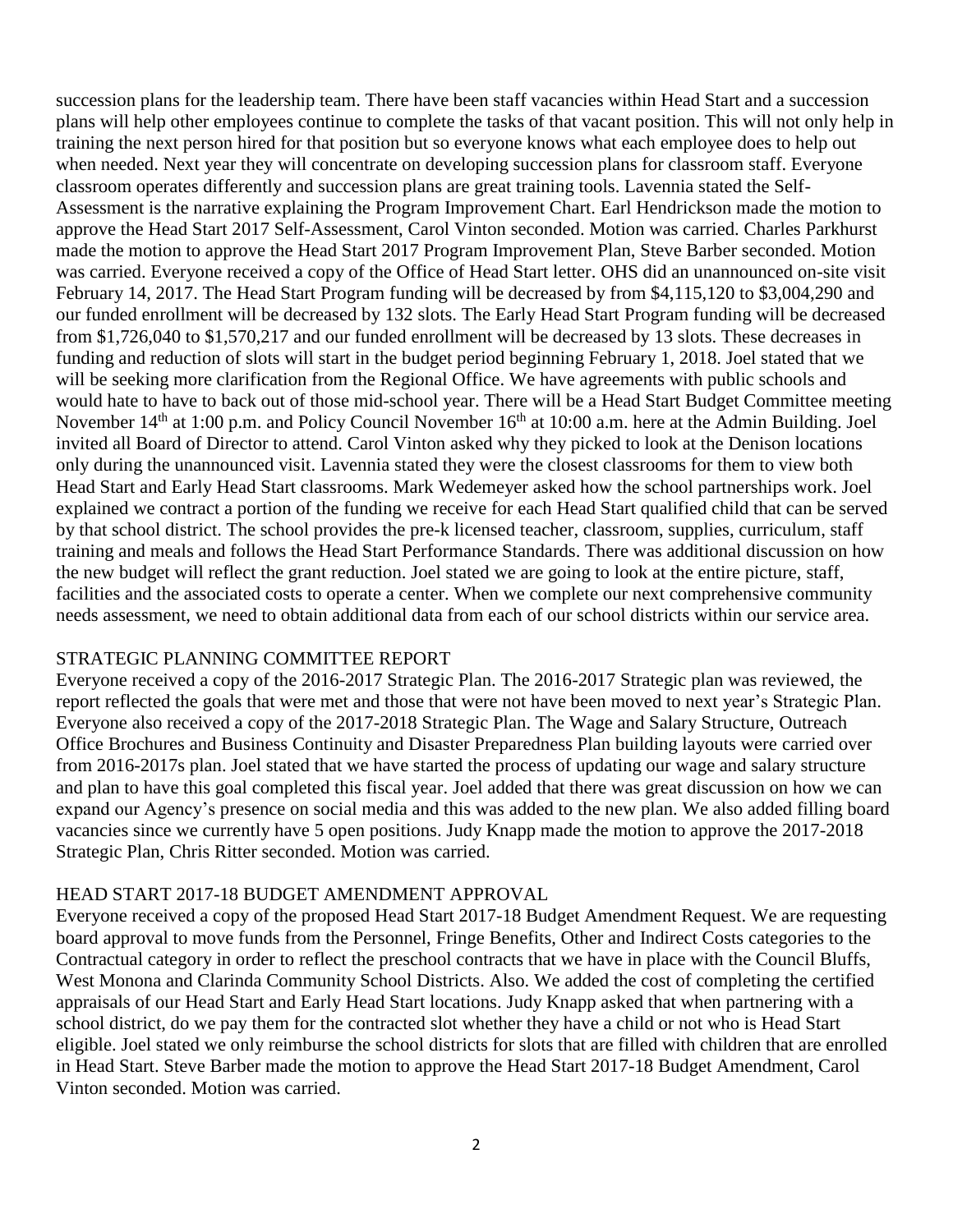# FY 2017 CSBG BUDGET AMENDMENT APPROVAL

Back in July we received a letter from the Division of Community Action Agencies stating that 1% of the total CSBG funding of \$530,750 for FY 2017 was reallocated based on the Secretary's authority to transfer funding within HHS's discretionary accounts. We are requesting Board approval to submit a CSBG budget amendment that reflects a decrease in funding in the amount of \$4,715 for FY 2017. Earl Hendrickson made the motion to approve the FY 2017 CSBG Budget Amendment, Charles Parkhurst seconded. Motion was carried.

# FY 2017 CSBG CONTRACT EXTENSION APPROVAL

Keith explained that per Article 14.2 of the FY 2017 CSBG Contract, we are requesting Board approval to extend the contract ending date from December 31, 2017 to March 31, 2018. This contract extension will allow the Agency to maximize the FY 2017 CSBG funding. For the period ending September 30, 2017, we have utilized \$235,459.23 or approximately 45% of the CSBG funding. We request Board approval of this contract extension. Charles Parkhurst made the motion to approve the FY 2017 CSBG Contract Extension, Carol Vinton seconded. Motion was carried.

## STAFF REPORTS

Trista asked the Program Directors if they had anything to add to their reports. Judy Knapp asked Kelly if we could know where the current homes that are listed as "Work in Process" are located so Board of Directors can better promote the Weatherization program. Kelly will include that on his board reports in the future.

## FISCAL REPORT

Keith had nothing to add to his report. He will have the updated USDA figures in November after FY 2017 has been closed out.

# EXECUTIVE DIRECTORS REPORT

Joel explained the additional handouts. Weatherization had an on-site administrative program review in September and there will be a response to that in next month's board packet. The CACFP program had a management review and there will be a response to that next month's packet as well. The SCSEP program will be conducting a 2017-18 fiscal review. On October 10<sup>th</sup> the Iowa Department of Human Services announced the CCR&R program Request for Proposal competitive bid cycle for FY 2019 - 2024. The RFP includes performance payments at a rate of \$25,000 (Gold Standard) and \$15,000 (Silver Standard). As part of the RFP the State would like to increase the number of registered child care home providers and licensed centers throughout the State and our board members include providers, consumers, and other persons interested in the provision or delivery of child care services. Both Lynn Bieler and Samantha Noel use the Head Start program, Steve Barber is the Atlantic Superintendent that offers pre-school and Charlie Parkhurst's wife did daycare for 28 years. Joel will take that information back to the State to see if that qualifies. Everyone received copies of recent Program Instructions and Information of Memoranda's for Head Start. The Annual Meeting is April 17<sup>th</sup> and in the past year we have just had enough board members to have a quorum. Joel asked if we should try something different this next year or leave it the same. It was decided to keep it the same.

Charles Parkhurst made a motion to adjourn at 8:22 p.m. Chris Ritter seconded. Motion carried.

Respectfully Submitted,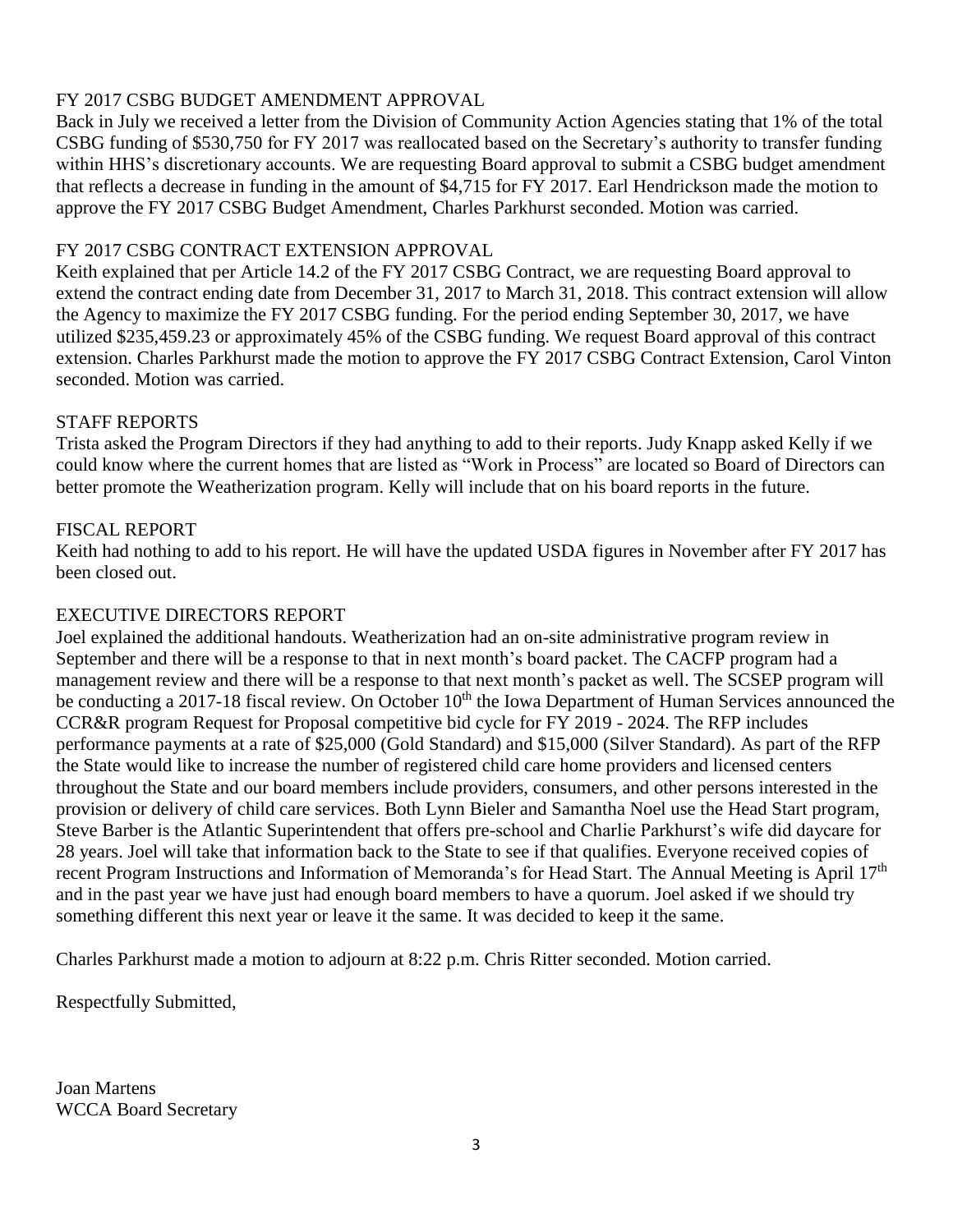### WCCA BOARD MEETING November 21, 2017

A meeting of the West Central Community Action Board of Directors was held November 21, 2017 at the WCCA Executive Office, Harlan, IA. President, Trista McLaughlin called the meeting to order at 7:15 p.m. Staff attending were: Ivy Nielsen, Wendy Mueller, Kelly Mahlberg, Deb Martens, Stephanie Mayne, Keith Bruck, Lavennia Coover, Joel Dirks and Brittany Schoof.

#### ROLL CALL

| Mark Wedemeyer, Cass        | <b>Steve Ratcliff, Montgomery</b> |
|-----------------------------|-----------------------------------|
| Eric Skoog, Crawford        | Will Brown, Montgomery            |
| Earl Hendrickson, Fremont   | Alan Armstrong, Page              |
| Becky Fichter, Fremont      | Chris Gibson, Page                |
| Walter Utman, Harrison      | Rose Maxwell, Page                |
| Trista McLaughlin, Harrison | Scott Belt, Pottawattamie         |
| Joan Martens, Harrison      | Samantha Noel, Pottawattamie      |
| Coleen Driscoll, Mills      | Chris Ritter, Pottawattamie       |
| Lynn Bieler, Monona         | <b>Charles Parkhurst, Shelby</b>  |
|                             |                                   |

A quorum was declared.

Excused Absences: Steve Barber, Cass Richard Swain, Monona Carol Vinton, Mills Bryan Swain, Shelby Dr. John Zimmer, Mills Judy Knapp, Shelby Tom Brouillette, Monona

ADDITIONS OR AMENDMENTS TO THE AGENDA There were no additions or amendments to the agenda.

#### APPROVAL OF OCTOBER MINUTES

Charles Parkhurst made the motion to approve the October Minutes. Will Brown seconded. Motion was carried.

OLD BUSINESS There was no old business.

NEW BUSINESS

### PLANNING AND EVALUATION COMMITTEE REPORT 2017 CSBG FINAL REPORTS APPROVAL

Wendy Mueller presented the FY 2017 CSBG Final Program Reports. She reviewed the following six reports: Client Characteristics, National Performance Indicators (NPI), Agency Funding, Narrative, CSBG Program, and the new FY 2018 targeting report for the individual/family outcomes, community counts of change and the community rates of change. She stated that the annual CSBG report collects information about the entire Agency. It is a comprehensive look at the Agency's accomplishments over the past year. The report was submitted to DCAA on November 3, 2017. Eric Skoog made the motion to approve the FY 2017 CSBG Final Reports, Alan Armstrong seconded. Motion was carried.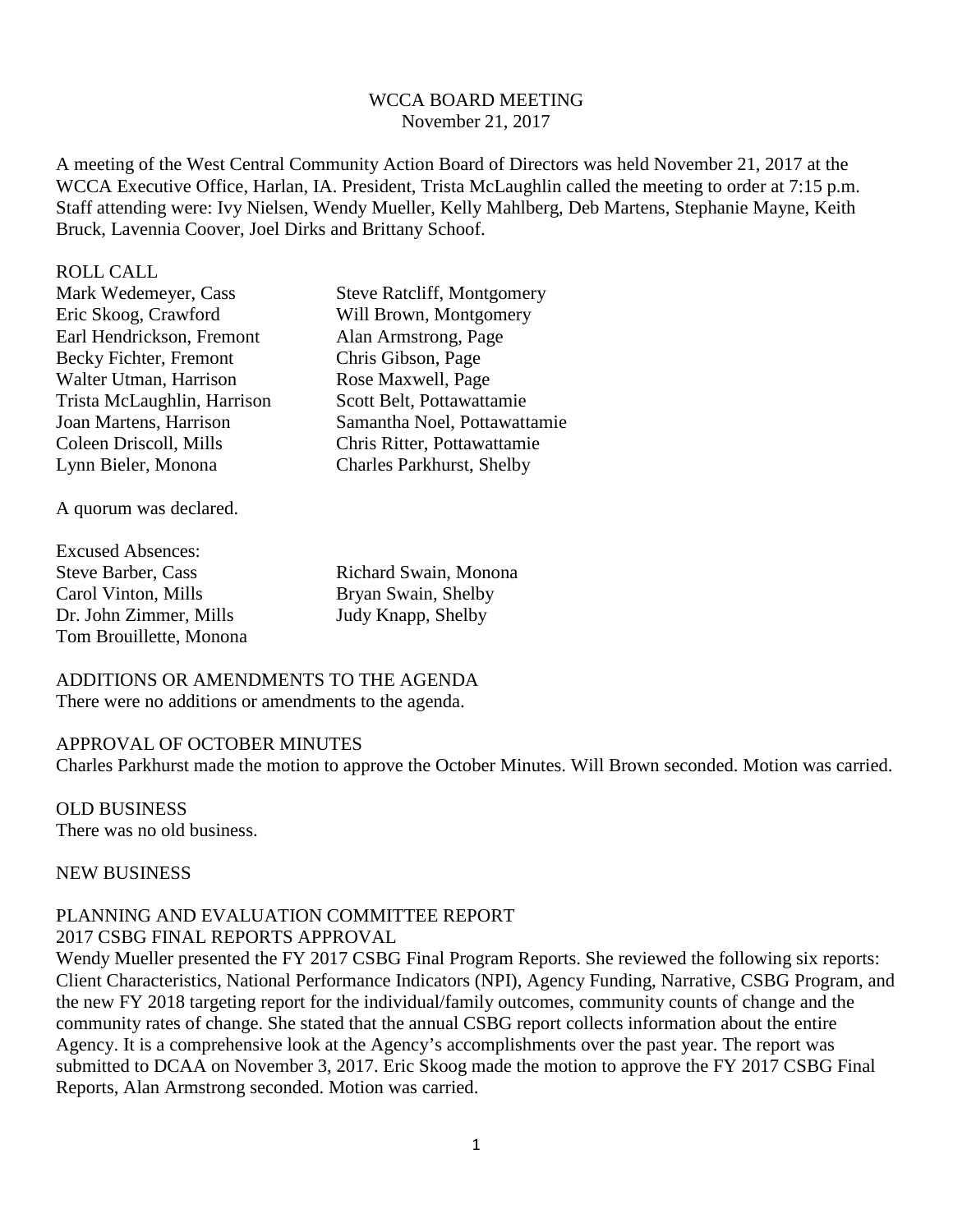# FY2017-18 HEAD START & EARLY HEAD START NON-FEDERAL SHARE WAIVER REQUEST APPROVAL

Joel explained that we are requesting a waiver for a portion of the Non-Federal Share matching requirements in the amount \$600,000 for the Fiscal Year 02/01/17 thru 01/31/18 Head Start and Early Head Start Programs. We are required to raise \$1,482,499 in NFS and we are projecting to generate \$945,341 for the program year. Joel reviewed the waiver request handout. Joel stated we have requested less and less each year. Mark Wedemeyer asked if other agencies request a waiver, Joel stated he thought about 30% of the other CAP Agencies have requested waivers. Joel stated prior to receiving ARRA expansion funding and when we could count the time that parents spent self-transporting their children to and from our Head Start centers, we did not have a need to request a Non-Federal Share Waiver. Lynn Bieler made the motion to approve the FY 2017-18 Non-Federal Share Waiver Request, Charles Parkhurst seconded. Motion was carried.

## CCR&R FY 2019-2024 RFP APPROVAL

West Central Community Action has sponsored the Child Care Resource and Referral program since the program's beginning in 1990. The Iowa Department of Human Services intends to solicit and is seeking bids for the five current CCR&R Regions and for four optional bids to provide some of the CCR&R services on a statewide bases for the next six years beginning July 1, 2018. The RFP identifies the following two core services that each of the five regions must provide: 1. Provider Services and 2. Community Services. The RFP identifies the following four optional "statewide" bids that may be applied for: 1. Parent (al) Referral Services, 2. Training Coordinator/Curriculum Developer, 3. Communication Support and 4. Iowa Child Care Complaint Hotline. Deb Martens explained that we would like to submit an optional bid proposal to provide the statewide Parent Referral Services. This will require hiring additional staff and we are working on budget projections to include in our bid proposal. Deb explained she has staff that have been with CCR&R for over 20 years and have great knowledge on how to implement the Statewide Parent Referral Services. Questions were asked on who currently covers the other 4 Regional areas. Deb stated all five regions perform Parent Referral Services and Communication Support. The Statewide Communication Support is being administered by Mid-Sioux CCR&R or Region 1. The Training Coordinator/Curriculum Developer is totally new. Eric Skoog and Alan Armstrong asked which other counties outside our 10 county service area that CCR&R covers. Deb stated we do not cover Crawford County that is covered by Mid-Sioux Opportunity. Our additional counties are Carroll, Audubon, Guthrie, Green, Adams, Union, Taylor and Ringgold. We are requesting board approval to submit a Request for Proposal for the Regional Service Area #3 which includes providing CCR&R services in our current 17 county service area and to submit one optional bid to provide Statewide Parent Referral Services. Both of these RFP's are to be delivered to the Iowa Department of Human Services- ACFS office by 1:00 p.m. on December 4, 2017. Alan Armstrong made the motion to approve submitting a Request for Proposal for the Regional Service Area #3 which includes providing CCR&R services in our current 17 county service area and to submit one optional bid to provide Statewide Parent Referral Services for FY 2019-2024, Scott Belt seconded. Motion carried.

# FISCAL YEAR END 2017 USDA CLOSEOUT REVIEW

Keith presented the FY 2017 year end USDA Closeout report. He explained each section and that \$9,869.96 of food and non-food expenditures that were not reimbursed by our USDA grant were covered by our Head Start and Early Head Start grants.

## STAFF REPORTS

Trista asked the Program Directors if they had anything to add to their reports. No one had anything to add but was happy to answer any questions.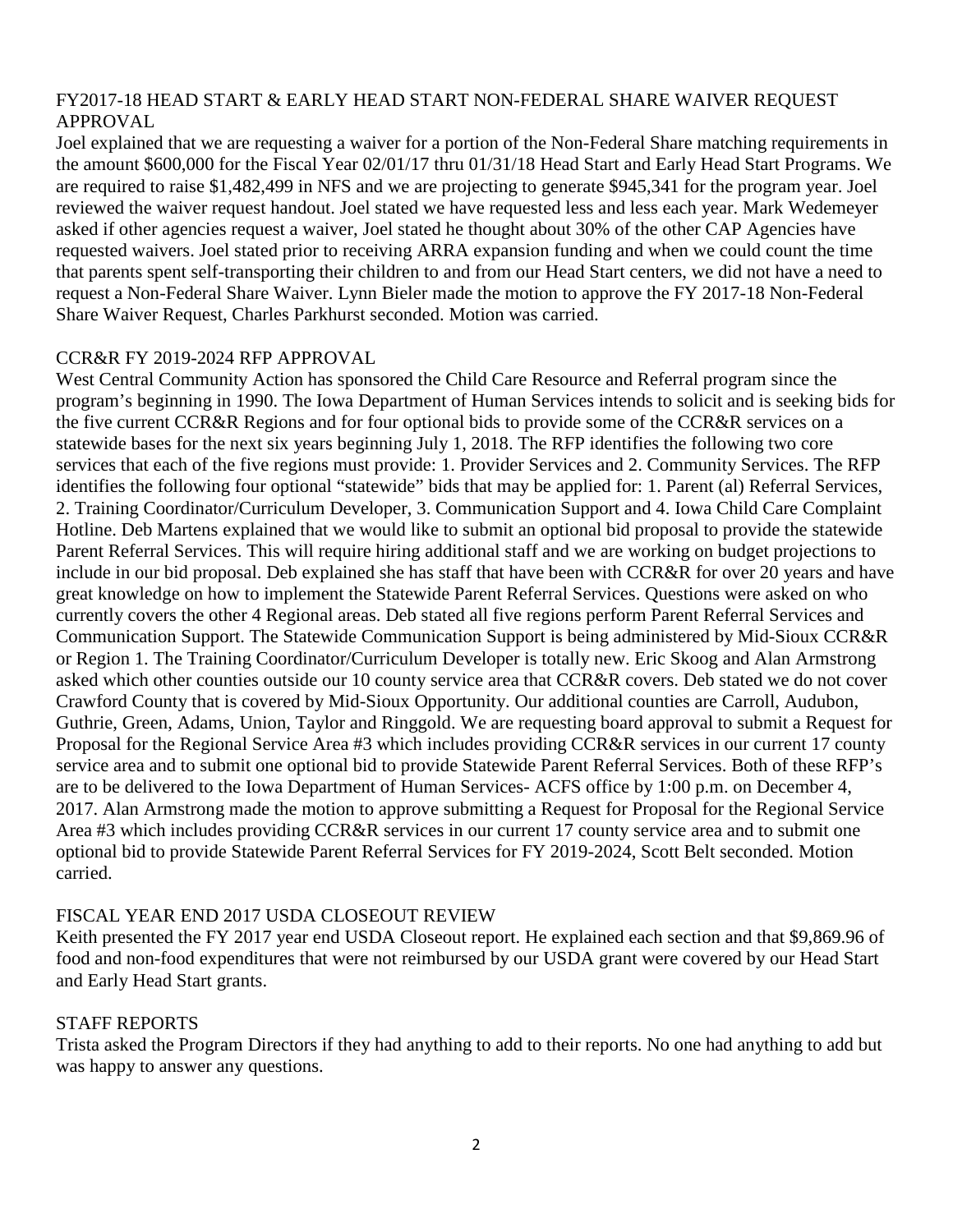### FISCAL REPORT

Keith explained that this month's report looks larger than usual due to both new and old fiscal years being reported. Keith set up an AmazonSmile account for West Central Community Action, for what you spend on Amazon, Amazon will donate a portion to a 501(c)(3) of your choice. The link can be found on our Facebook page, please "like" us on Facebook.

#### HEAD START 2018-19 GRANT SUBMISSION APPROVAL

Trista dismissed all Program Directors except for Lavennia, Keith and Brittany. Everyone received a copy of the proposed 2018-19 Head Start and Early Head Start Grant. Joel, Trista, Keith and Lavennia went to Kansas City last week for a GAM meeting with the Office of Head Start. Scott Belt and Joan Martens listened via conference call. Lavennia explained the changes that will be made to the program due to the \$1.3 million funding cut. She stated that the programs needs to operate at least at 97% enrollment 100% of the time. If out of a 4 month period the program drops below that, then it is monitored during the next 12 months. Our program has been chronically under enrolled for the past 3 years. The 2018-19 changes in our enrollment and funding levels will affect staff, children, families and centers. We are proposing the following changes to our program. We have 3 centers that did not open this school year due to low numbers of children: Onawa, Beyond Dreams III and Hamburg, those classrooms will be eliminated. Currently, the Clarinda and Shenandoah classrooms are operating with an enrollment of 11 children each and we are paying \$1,200 and \$1,800 in rent respectively. We will be closing both classrooms which will affect 22 children. We have partnered with the Clarinda Community School District and are currently serving 11 children and will be able to transfer 4 children that we are currently serving to the school district classroom. The Family Advocates will be working with the remaining 18 families to help them find alternative placements for their children. Per our lease agreements, we will be providing a 60 day termination notice to our landlords in Shenandoah and Clarinda. Joel and Lavennia stated there are 7 staff positions in Head Start and 2 in Early Head Start that will be eliminated. Staff will be provided a listing of open positions that they can apply for if interested. Some positions will be combined together as well. Lavennia stated this will not happen overnight, it will be gradual but must be completed by the end of January. Alan Armstrong asked why the change in personnel figure is so high. Keith stated it is based on 18 less positions, some of those positions are not currently filled and will be eliminated. Head Start current enrollment numbers of 352 were provided as well as the projected 357 for 1/1/18 and for FY 2018-19. The Early Head Start Center-Based program is operating at full enrollment of 48. Joel stated we need a presence in each county and where centers are being closed, we do offer Early Head Start in those communities. Superintendents from other schools have reached out and would like to talk to Joel and Lavennia. Scott Belt asked where the children have gone too, he stated you can tell by public school joining together but the need should still be out there. Joel stated population numbers have changed but he feels that it's become more competitive and current children in our communities are being served by another pre-k program. Mark Wedemeyer asked how partnerships work and who gets the money. Lavennia stated it depends on how the contracts are wrote, we have them both ways, we pay the school district or they pay us. Joel believes there is a good push at the state level to partner. Recruitment is a big topic and Family Advocates and Home-Based teachers will be put on Program Improvement Plans because their recruitment numbers have not changed in the last 2 years and we won't get children if we aren't out recruiting. Quality is also a big focus for our children. The 2018-19 Head Start and Early Head Start proposed budgets and application was reviewed and discussed. We are requesting board approval to submit our 2018-19 funding application which is due December 1, 2017. Board involvement was stressed by the Office of Head Start. Board members would like a heads up on when these changes will be announced to our staff, families and the general public so they can be prepared to answer questions, Joel stated we will keep everyone informed. Scott Belt suggested that we have a monthly agenda item to discuss in depth our programs issues, improvements and challenges so that board members are completely involved in the decision making and direction of our program. Earl Hendrickson made the motion to approve submitting the FY 2018-19 Head Start and Early Head Start grant application, Lynn Bieler seconded. Motion carried.